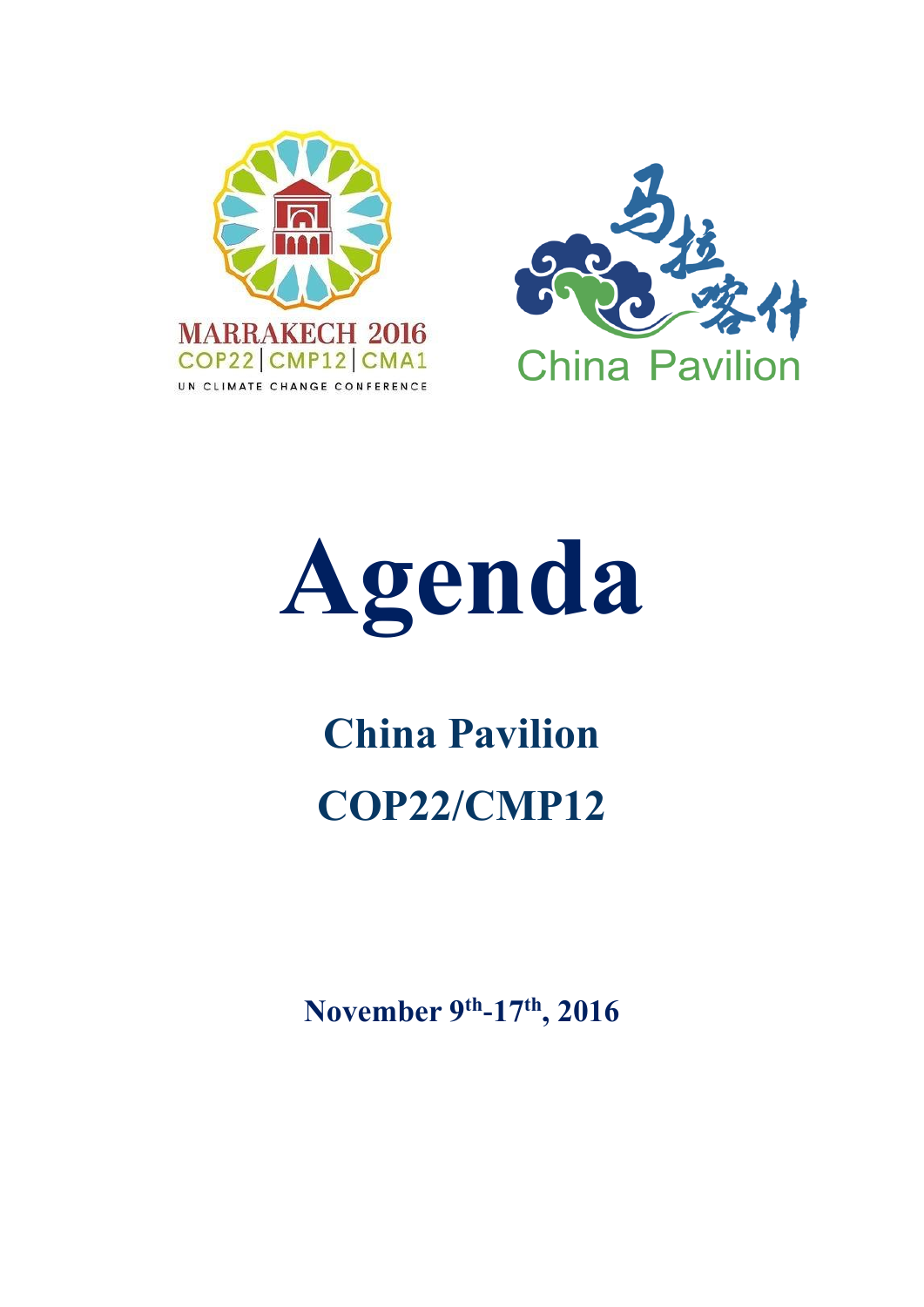#### **Ecological Management Promote the Welfare of Human Being**

#### *November 9th Wednesday, 9:00-11:00*

Combining with domestic and international partners, China Green Carbon Foundation tells China's forestry story to show the successful experience of China's forestry reform and innovation as well as foreign positive cases to benefit more developing countries on forestry development. It provides a great platform for the world forestry workers to exchange good experiences and ideas. Furthermore, it contributes to address global climate change and improve human being welfare. The side event is co-organized by China National Development and Reform Commission (NDRC), China Green Carbon Foundation, and Qiaonv Foundation, with support from the Center for International Forestry Research (CIFOR), the International Network for Bamboo and Rattan(INBAR), and the World Wildlife Fund (WWF).

| $9:00-9:10$  | <b>Brief Introduction</b>                                           |
|--------------|---------------------------------------------------------------------|
|              | Leader from NDRC Climate Division                                   |
|              | The Target and Action of China's Forestry to Address Climate        |
|              | Change                                                              |
|              | Dr. LI Nuyun, Vice President and Secretary-General                  |
|              | <b>Forestry and Climate Change in Asia</b>                          |
|              | Dr. Grace Wong, CIFOR Chinese Officer                               |
|              | Eco-governance and Enterprise's Action: Pledge the Earth to         |
|              | <b>Have a Bright Future</b>                                         |
|              | Mrs He Qiaony, Chairperson of Orient Landscape Co. Ltd., President  |
|              | of Qiaonv Foundation                                                |
|              | <b>Forest Resource Sustainable Application to Raise Ability of</b>  |
| $9:10-10:45$ | <b>Addressing Climate Change</b>                                    |
|              | Dr. Louis Neves Silva, WWF Sweden Officer                           |
|              | <b>China's Bamboo Forest Carbon Sequestration Practices Promote</b> |
|              | <b>South-South cooperation</b>                                      |
|              | Dr. Hans Friederich, Director General of INBAR                      |
|              | Low-carbon Education for the Teenager in China                      |
|              | JI Jinghang, Hangzhou Low-carbon Science Technology Museum,         |
|              | China.                                                              |
|              | <b>Shanghai Dream-- Green Creative with Fairy Way, Low-carbon</b>   |
|              | <b>Action Turn Ruin into Paradise</b>                               |
|              | Dr. Jian Taojie, Chief Excutive Officer, Shanghai Andersen Paradise |
|              | $Co$ ., Ltd                                                         |
| 10:45-11:00  | <b>Panel Discussion</b>                                             |

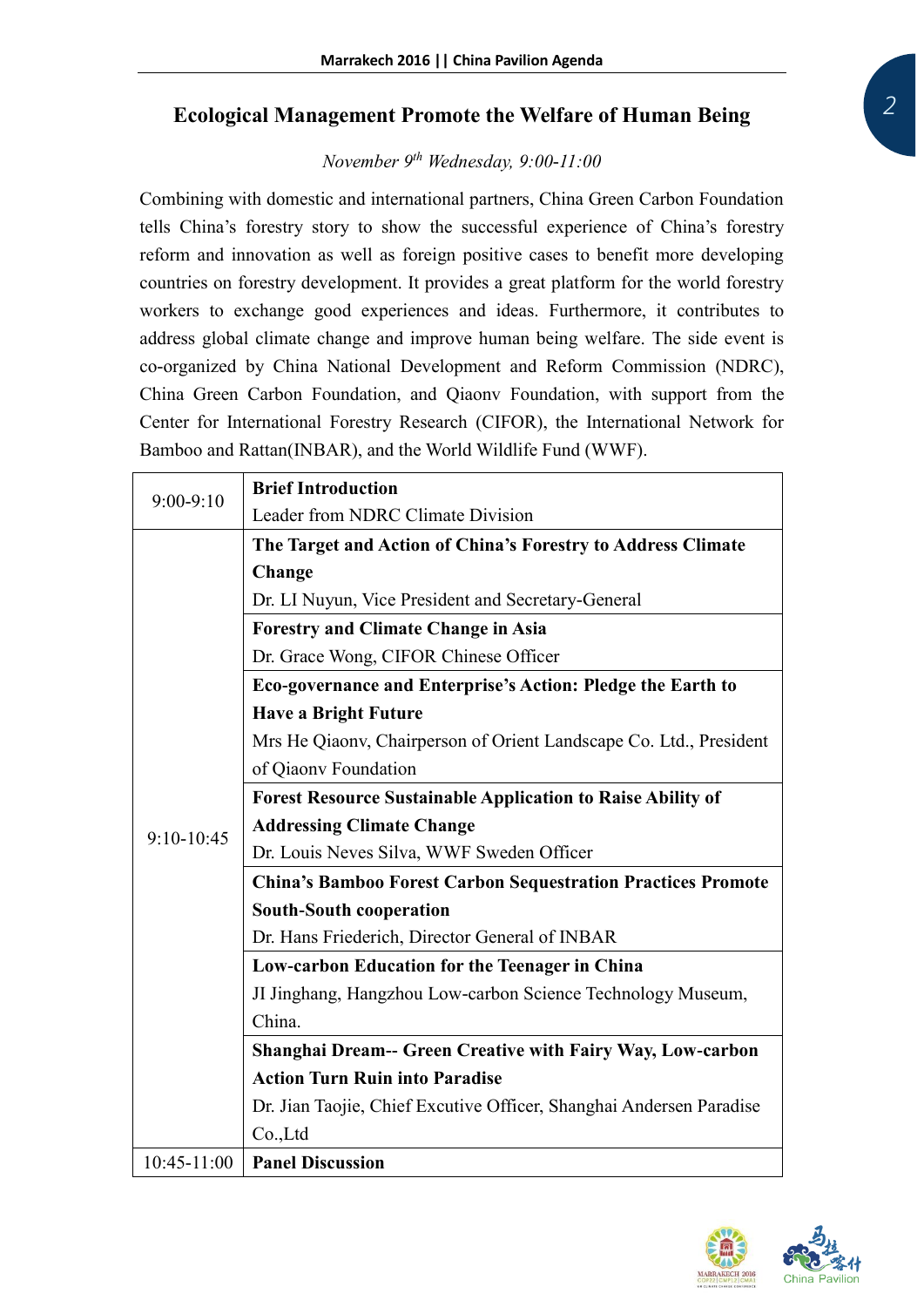#### **Climate Change and Rural Development**

#### *November10th Thursday, 14:00-16:10*

The impact of climate change on rural communities has become a common development issue of Southern countries. Due to climate change, the vulnerability of Southern countries is considerably high while the adaptive capability is weak, which calls for great attention from he international society. Representatives from Southern countries will be invited to join this side event to share their experiences and to discuss about further cooperation opportunities. The side event is cost-hosted by National Center for Climate Change Strategy and International Cooperation (NCSC) and Chinese Academy of Agricultural Science.

|             | Moderator: ZHANG Zhiqiang, Deputy Director, Information and Training Department, |
|-------------|----------------------------------------------------------------------------------|
|             | NCSC, China                                                                      |
|             | Persevere in Low-carbon Development and Construct the Beautiful                  |
|             | <b>Henan City</b>                                                                |
|             | WANG Yanzhang, Deputy Director General of Henan Province                         |
|             | Development and Reform Commission, China                                         |
|             | <b>Experience Sharing of Climate Resilience Partnership Project in Nam</b>       |
|             | <b>Dinh Province of Vietnam</b>                                                  |
|             | Vu Minh Hai, Manager of Building Resilience of Oxfam in Vietnam                  |
|             | How to Integrate Climate Change into Rural Planning and Designing                |
|             | Howard LIU, Director of China Programme Unit of Oxfam Hong Kong.                 |
|             | China                                                                            |
| 14:00-16:00 | <b>Experience Sharing of Rural Communities in Myanmar Participating</b>          |
|             | in South-South Climate Cooperation                                               |
|             | U Kyaw Kyaw Linn, Deputy Director-General of Forest Department,                  |
|             | Ministry of Natural Resources and Environmental Conservation of the              |
|             | Republic of the Union of Myanmar (MONREC)                                        |
|             | U Win Aung, CEO of Myanmar Environment Innovation Foundation                     |
|             | (MEIF) and Honorary Fellow of the Blue Moon Fund (BMF)                           |
|             | <b>Experience Sharing of Climate Change and Poverty Alleviation</b>              |
|             | <b>Practices in China</b>                                                        |
|             | LI Yingchun, Associate Researcher of Chinese Academy of Agricultural             |
|             | Science                                                                          |
|             | <b>Conclusion</b>                                                                |
| 16:00-16:10 | Representative from Department of Climate Change, National                       |
|             | Development and Reform Commission (NDRC)                                         |
|             |                                                                                  |

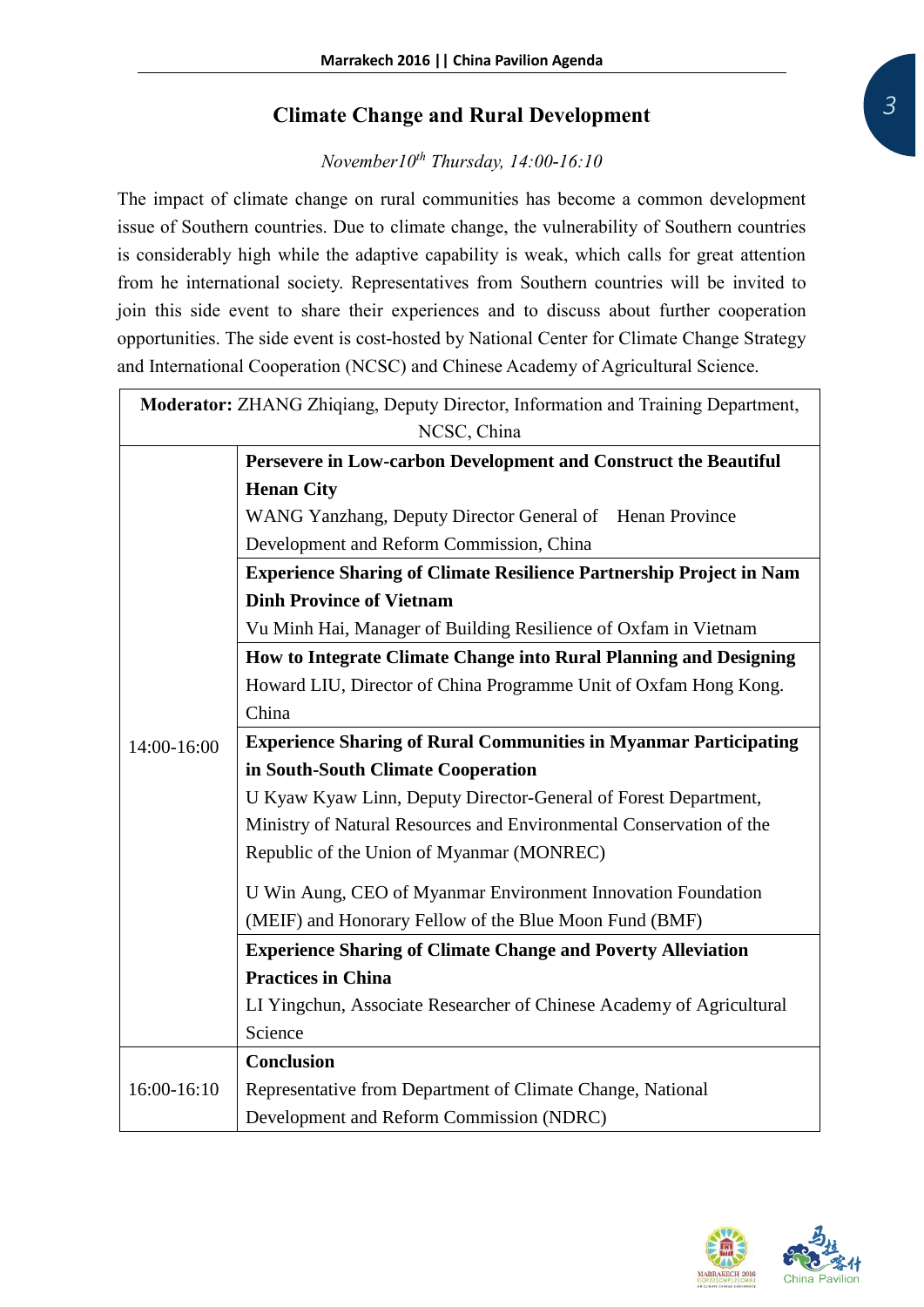#### **China Carbon Emission Trading Market**

#### *November 11th Friday, 9:00-12:40*

The side event will introduce the latest progress of China carbon emission trading market construction and its positive impact on China's green development strategy. Meanwhile, the participants will have the panel discussion on the international ETS operation experience and typical business experiences and practices. This event is co-hosted by the Climate Change Department of Department of Climate Change, National Development and Reform Commission (NDRC), National Center for Climate Change Strategies and International Cooperation (NCSC), the World Bank Group, Tsinghua University, Australia National University, IETA, Beijing Environment Exchange, Beijing Green Finance Association, National ETS Capacity Building Center (Beijing) and China Low Carbon Alliance, supported and organized by Sino Carbon.

| Moderator: JIANG Zhaoli, Deputy Director, Department of Climate Change, |                                                                      |  |
|-------------------------------------------------------------------------|----------------------------------------------------------------------|--|
|                                                                         | NDRC, China                                                          |  |
| $9:00-9:20$                                                             | <b>Opening Remarks</b>                                               |  |
|                                                                         | Representative from Department of Climate Change, NDRC, China        |  |
|                                                                         | Laura Tuck, Vice President, the World Bank Group                     |  |
|                                                                         | Dirk Forester, Chairman, IETA                                        |  |
|                                                                         | <b>Construction Progress and Future Prospect of China Carbon</b>     |  |
|                                                                         | <b>Emission Trading Market</b>                                       |  |
|                                                                         | JIANG Zhaoli, Deputy Director, Department of Climate Change,         |  |
|                                                                         | NDRC, China                                                          |  |
|                                                                         | <b>State and Trend of Carbon Pricing and Its Global Impacts</b>      |  |
| $9:20-10:20$                                                            | John Roome, Senior Director, Climate Change, the World Bank Group    |  |
|                                                                         | Key issues of National Carbon Market Construction and the            |  |
|                                                                         | <b>Study of Enterprise CO<sub>2</sub> Emissions Reporting System</b> |  |
|                                                                         | XU Huaqing, Deputy Director, NCSC                                    |  |
|                                                                         | Development of China ETS: Experience of Pilot ETS and National       |  |
|                                                                         | <b>ETS Construction Progress</b>                                     |  |
|                                                                         | DUAN Maosheng, Professor, Tsinghua University                        |  |
| 10:20-10:30                                                             | <b>Tea Break</b>                                                     |  |
|                                                                         | Panel Discussion 1: International Experience and Policy Research     |  |
|                                                                         | Moderator: ZHANG Xin, Director of Carbon Market Management           |  |
|                                                                         | Department, NCSC                                                     |  |
| 10:30-11:30                                                             | <b>Latest Progress of International ETS</b>                          |  |
|                                                                         | Dirk Forrister, President, IETA                                      |  |
|                                                                         | The Reform of EU ETS for Phase 4 and its lessons for China           |  |



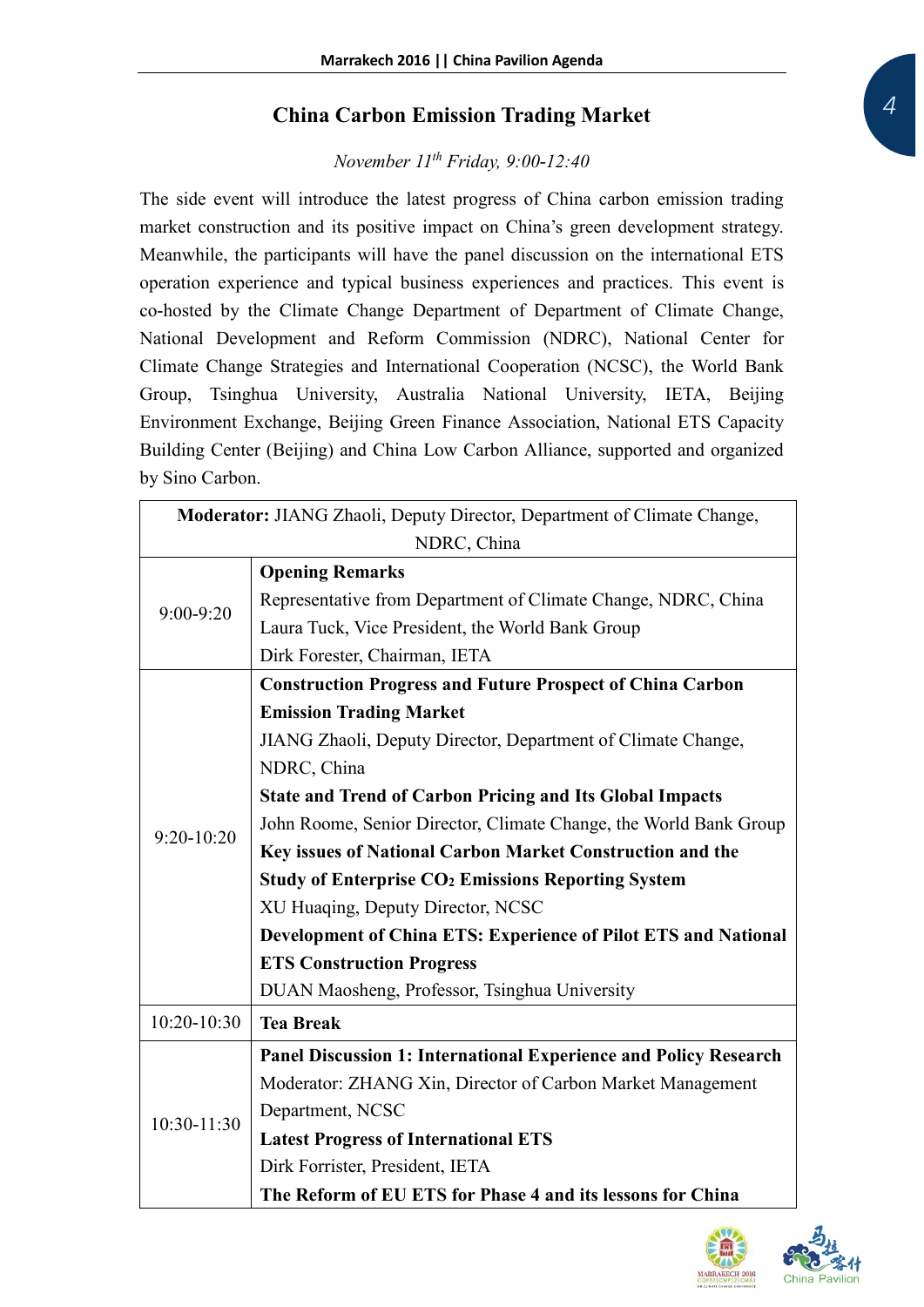|               | Johannes Enzman, EU Comission                                       |
|---------------|---------------------------------------------------------------------|
|               | Knowledge and Experience of ETS from Industries                     |
|               | David Hone, Shell Group                                             |
|               | <b>Carbon Pricing Mechanism and Opportunity of China-Australia</b>  |
|               | <b>Bilateral Cooperation</b>                                        |
|               | Howard Bamsey, Professor of ANU, Former Australia Climate Envoy,    |
|               | <b>Executive Director of Green Climate Fund</b>                     |
|               | <b>Updates on Supporting the Design of China National ETS</b>       |
|               | HUANG Dafei, the World Bank Group                                   |
|               | <b>Research of MRV System in China Carbon Market</b>                |
|               | YU Jie, CQC China                                                   |
|               | Panel Discussion 2: Establish National Carbon Market with joint     |
|               | efforts                                                             |
|               | Moderator: Tang Renhu, General Manager, Sino-Carbon Innovation &    |
|               | Investment Co., Ltd.                                                |
|               | <b>Experience Sharing of Beijing Pilot ETS</b>                      |
|               | ZHU Ge, President, China Beijing Environment Exchange               |
|               | <b>Experiences of Supporting ETS at Local Level</b>                 |
|               | ZHANG Yunfeng, President, Qingdao Engineering Consulting            |
|               | Institute                                                           |
|               | Speed up Carbon Finance Innovation and Promote Low Carbon           |
| $11:30-12:40$ | Development                                                         |
|               | CHEN Zhixiang, President, China HuBei Emission Exchange             |
|               | <b>Strategy and Actions of CLP under the National Carbon Market</b> |
|               | Gloria Kwan, Senior vice president, CLP Group                       |
|               | <b>Experience Sharing for State Power Grid Companies</b>            |
|               | participating in China Carbon Market                                |
|               | QIAN Feng, President, Zhixin Carbon Asset, State Grid Corporation   |
|               | of China                                                            |
|               | <b>Carbon Asset Management Experience Sharing of Elion</b>          |
|               | <b>Resources Group</b>                                              |
|               | WANG Weikang, General Manager, China Elion Resources Group          |

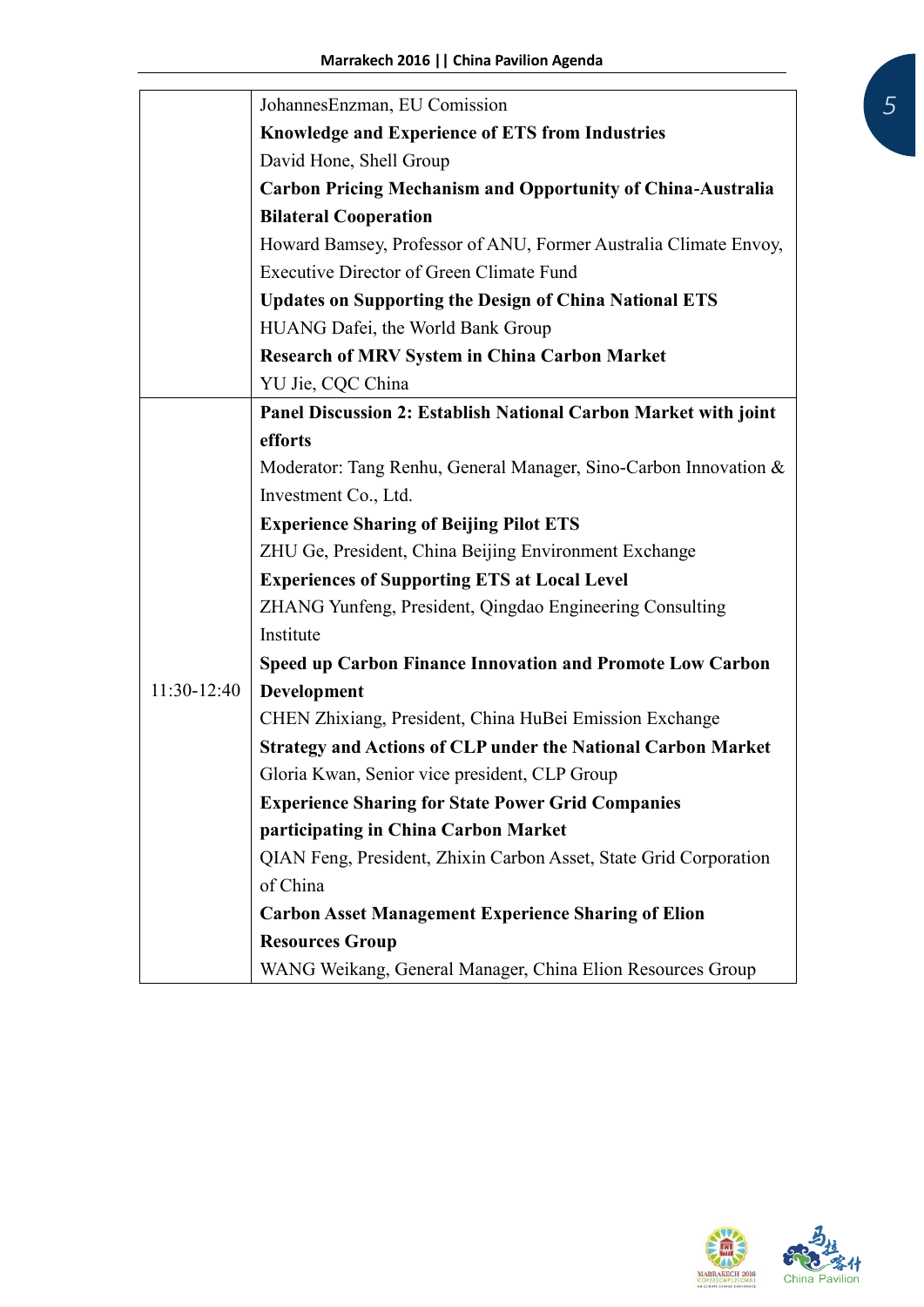#### **China City Emission Peaking Actions**

#### *November 11th Friday, 13:30-17:00*

The side event will invite international organizations and research institutions to introduce the opportunities and challenges Chinese cities face in emission peaking, to demonstrate the efforts in promoting cities' low-carbon development, to share the experience of cities' emission peaking, and to hold an in-depth discussion on the pathway of cities' emission peaking and innovation. The event is hosted by the Climate Department of China's National Development and Reform Commission (NDRC), co-sponsored by Tsinghua University, the State government of California, the World Bank Group, Asian Development Bank, Energy Foundation China and the International Council for Local Environmental Initiatives (ICLEI), and co-organized by the Energy Research Institute of NDRC and the Rocky Mountain Institute (RMI).

|             | <b>Brief Introduction</b>                                        |
|-------------|------------------------------------------------------------------|
| 13:30-13:40 | Moderator: JIANG Zhaoli, Deputy Director General, Department     |
|             | of Climate Change, NDRC, China                                   |
|             | <b>Opening Remarks</b>                                           |
|             | Representative of National Development and Reform Commission     |
|             | Laura Tuck, Vice President, the World Bank Group                 |
| 13:40-14:00 | Ken Alex, Director and Senior Advisor, California Governor's     |
|             | Office, USA                                                      |
|             | Debra Kertzman, European Representative, Office of Asian         |
|             | Development Bank                                                 |
|             | <b>Keynote Speeches</b>                                          |
|             | <b>Make Joint Efforts to Support Low Carbon Cities' Emission</b> |
|             | <b>Peaking in China</b>                                          |
|             | Laura Tuck, Vice President, the World Bank Group                 |
|             | Ken Alex, Director and Senior Advisor, California Governor's     |
|             | Office                                                           |
|             | <b>Reshape China's Energy and Promote Low-carbon</b>             |
| 14:00-16:00 | Development                                                      |
|             | DAI Yande, Director-General, Energy Research Institute of NDRC   |
|             | <b>Opportunities and Challenges for Chinese Cities' Emission</b> |
|             | Peaking                                                          |
|             | CHEN Wenying, Deputy Director of Institute of Energy,            |
|             | Environment and Economy, Tsinghua University                     |
|             | <b>Experience Introduction of Organization on Promoting Low</b>  |
|             | <b>Carbon Cities' Emission Peaking in China</b>                  |
|             | GAO Xiang, Deputy director of Energy, Environment and Climate    |



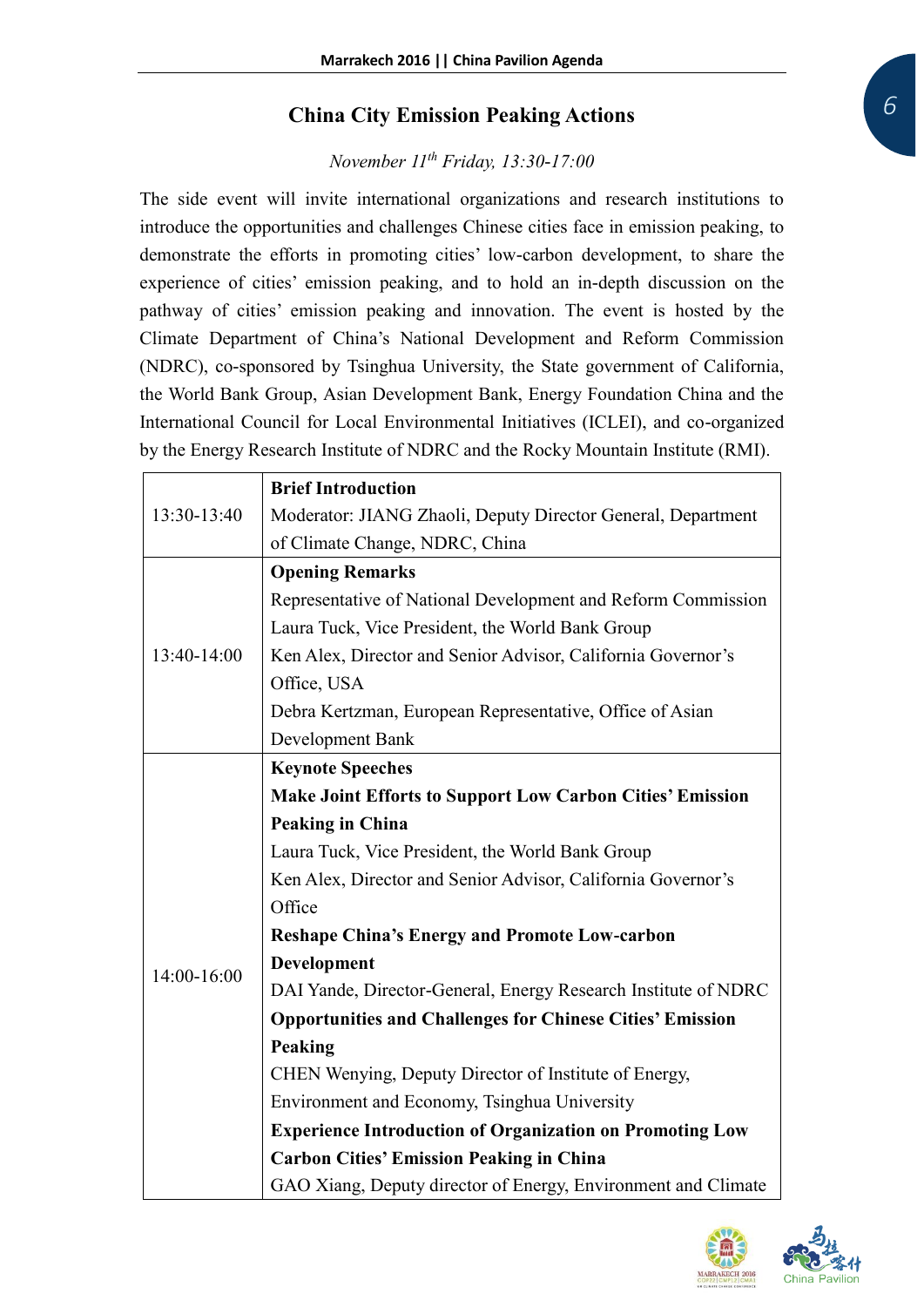|             | Change of Energy Research Institute of NDRC                     |
|-------------|-----------------------------------------------------------------|
|             | <b>Plans and Pathways for Cities' Emission Peaking</b>          |
|             | REN Zhengang, Qingdao Municipal Development and Reform          |
|             | Commission                                                      |
|             | <b>International Experience Sharing of Low-carbon Cities</b>    |
|             | Ken Alex, Director and Senior Advisor, California Governor's    |
|             | Office                                                          |
|             | Representatives of the EU cities                                |
|             | Panel Discussion: Pathway, innovation and challenges of cities' |
|             | emission peaking                                                |
|             | WANG Xueman, Director of Low-carbon City Program, the World     |
|             | <b>Bank Group</b>                                               |
| 16:00-16:40 | GAO Xiang, Deputy Director of Energy, Environment and Climate   |
|             | Change, Energy Research Institute of NDRC                       |
|             | HU Min, Program Director, Energy Foundation China               |
|             | Libby Ferguson, States $&$ Regions Director, the Climate Group  |
|             | Maryke van Staden, Director, Low-carbon Program, ICLEI          |
| 16:40-17:00 | <b>Questions and Discussions</b>                                |

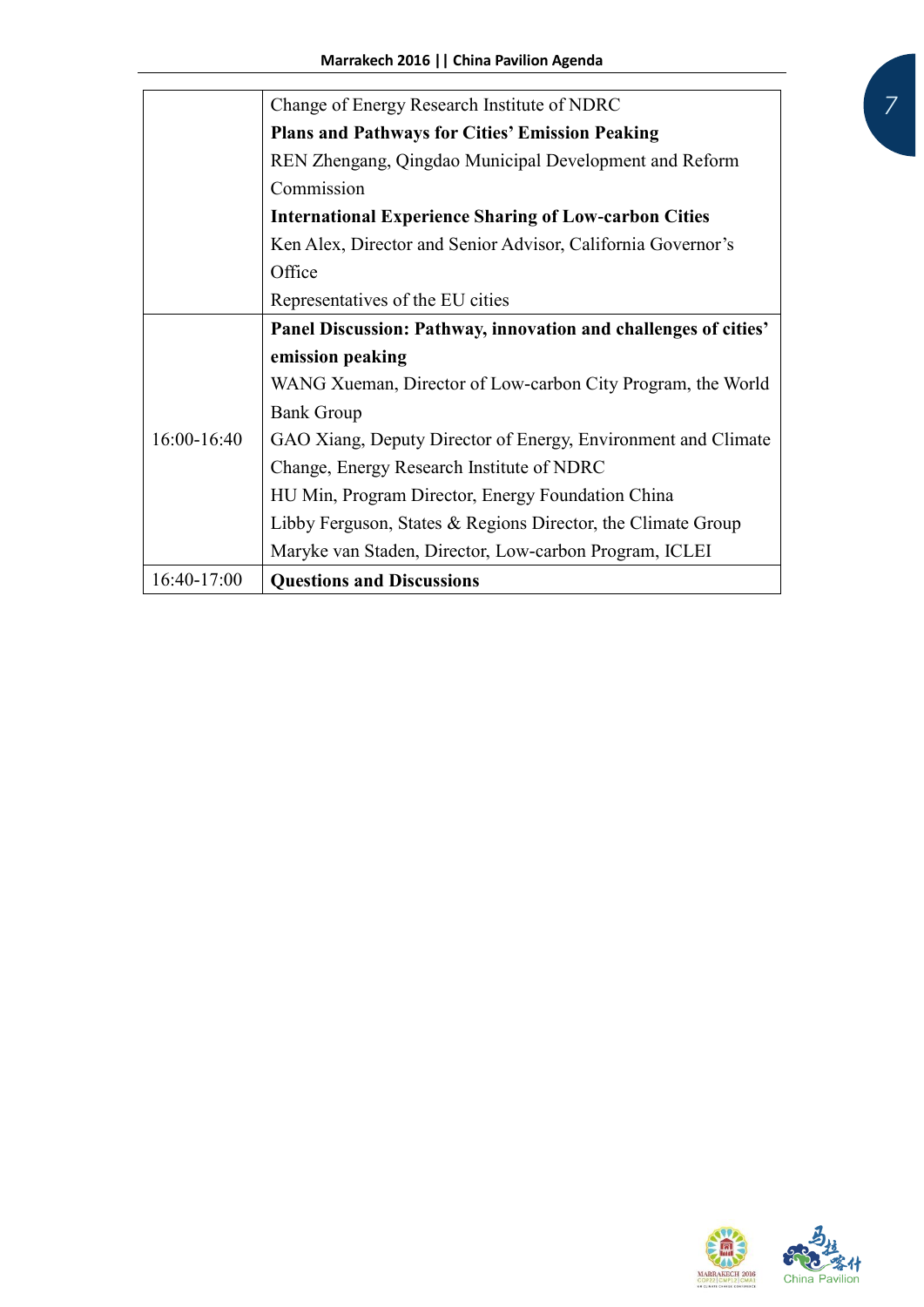### **Green Technology Bank (GTB) Promoting Green Technology**

#### **Transfer in China**

### *November 12th Saturday, 9:00-11:20*

The side event will introduce China's ideas and practices of setting up the Green Technology Bank on implementation of the 2030 Agenda. This event is organized and hosted by Ministry of Science and Technology of China, Shanghai Municipal People's Government, United Nations Environment Programme, and the Asian Development Bank.

|             | <b>Opening Remarks</b>                                                  |
|-------------|-------------------------------------------------------------------------|
| 9:00-9:20   | LIU Yanhua, Counselor, Counsellors' Office of the State Council of      |
|             | the People's Republic of China                                          |
|             | Representative of Chinese Government Delegation                         |
|             | Green Technology Bank(GTB) Promoting Green Technology                   |
| 9:20-9:40   | <b>Transfer in China</b>                                                |
|             | WU Yuanbin, Director General, Department of Social Development,         |
|             | Ministry of Science and Technology of China                             |
|             | Progress of Shanghai to Carry Out the Work of Green Technology          |
| 9:40-10:00  | <b>Bank(GTB)</b>                                                        |
|             | YIN Bangqi, Director, Shanghai Science & Technology Development         |
|             | and Exchange Center                                                     |
|             | <b>Building Innovative Practice Region of Green Technology Transfer</b> |
| 10:00-10:20 | <b>Based on the Green Technology Bank (GTB)</b>                         |
|             | YUAN Quan, Shanghai Hongkou District People's Government, Vice          |
|             | Mayor                                                                   |
|             | The Practice of Technical Transformation in Experimentation             |
| 10:20-10:40 | Area of Sustainable Development Chongming, Shanghai                     |
|             | ZHAO Jianfu, Former vice president of Tongji University / Professor,    |
|             | Tongji University,                                                      |
|             | South South Cooperation and Technology Transfer---The Practice          |
| 10:40-11:00 | of the Asian Development Bank                                           |
|             | LV Xuedu, General Counsel, the Asian Development Bank,                  |
|             | <b>Green Technology Innovation Practice of UNEP</b>                     |
| 11:00-11:20 | JIANG Nanqing, Country Officer, United Nations Environment              |
|             | Programme                                                               |

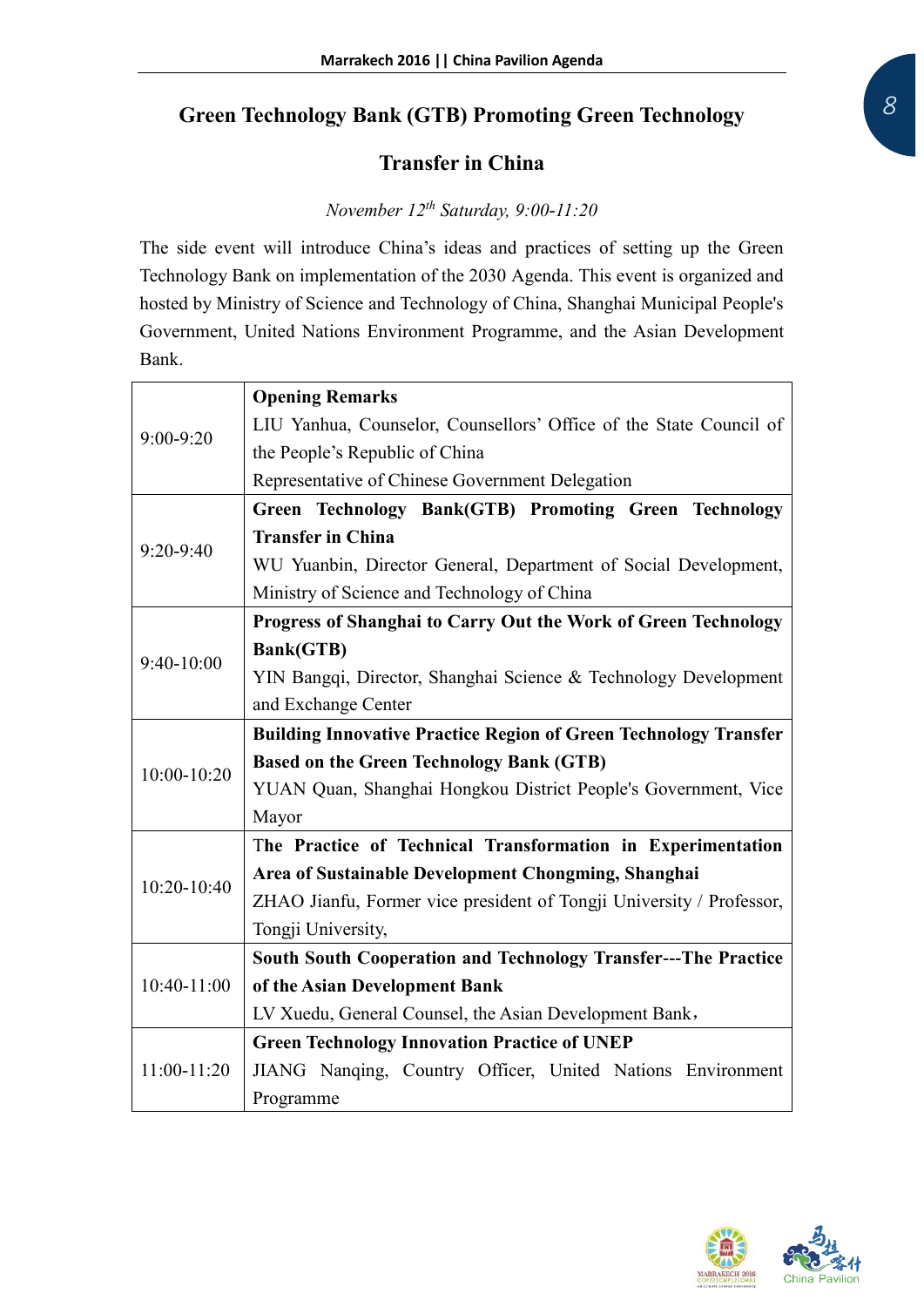#### **Climate Communication and Public Participation**

*November 12th Saturday, 14:00-16:30*

The event will invite media, universities, research institutions and representatives of the government to discuss how to take advantage of media, improve the effect of climate communication and promote domestic work for responding to climate change. This event is to be sponsored by the China News Agency, National Center for Climate Change Strategy and International Cooperation, and Renmin University of China.

| <b>Opening Remarks and Keynote Speeches</b>                                      |                                                                          |  |
|----------------------------------------------------------------------------------|--------------------------------------------------------------------------|--|
|                                                                                  | Moderator: YU Lan, Director, Department of Economics, China News Service |  |
| 14:00-14:10                                                                      | <b>Opening Remarks</b>                                                   |  |
|                                                                                  | Director General, Climate Change Department, NDRC, China                 |  |
|                                                                                  | <b>Keynote Speech</b>                                                    |  |
|                                                                                  | <b>Green Development and Climate Change Communication</b>                |  |
|                                                                                  | ZHENG Baowei, Professor, Renmin University of China                      |  |
|                                                                                  | <b>Beyond Paris: Raise Climate Leaders' Voices and Make Climate</b>      |  |
|                                                                                  | <b>Solutions a Reality</b>                                               |  |
|                                                                                  | Kenneth Berlin, President and CEO, the Climate Reality Project           |  |
|                                                                                  | <b>Climate Change Education Focuses on Basic Education for our</b>       |  |
|                                                                                  | <b>Future</b>                                                            |  |
|                                                                                  | Fu Xiaojie, Principal of the High School Affiliated to Beijing           |  |
|                                                                                  | <b>International Studies University</b>                                  |  |
|                                                                                  | <b>China Policy and Action in Tackling Climate Change</b>                |  |
| 14:10-15:30                                                                      | LIU Qiang, Director of Strategy and Planning Department, NCSC,           |  |
|                                                                                  | China                                                                    |  |
|                                                                                  | The Exploration of Green Film and Television Communication               |  |
|                                                                                  | CHEN Suping, President, Shenzhen Handle Cultural Industry                |  |
|                                                                                  | <b>Investment Corporation</b>                                            |  |
|                                                                                  | The Climate Change Report after Paris Agreement                          |  |
|                                                                                  | WANG Yanfei, Reporter, China Daily                                       |  |
|                                                                                  | <b>Movie for Climate communication</b>                                   |  |
|                                                                                  | Lucia Grenna, Head Manager of Connect4Climate Programme, the             |  |
|                                                                                  | World Bank Group                                                         |  |
|                                                                                  | <b>Social Media and Youth Network for Climate Campaigns</b>              |  |
|                                                                                  | WANG Zekai, Secretary-General, Youthink Center                           |  |
|                                                                                  | <b>Panel Discussion</b>                                                  |  |
| Moderator: ZHANG Zhiqiang, Deputy Director, Information and Training Department, |                                                                          |  |
| <b>NCSC</b>                                                                      |                                                                          |  |

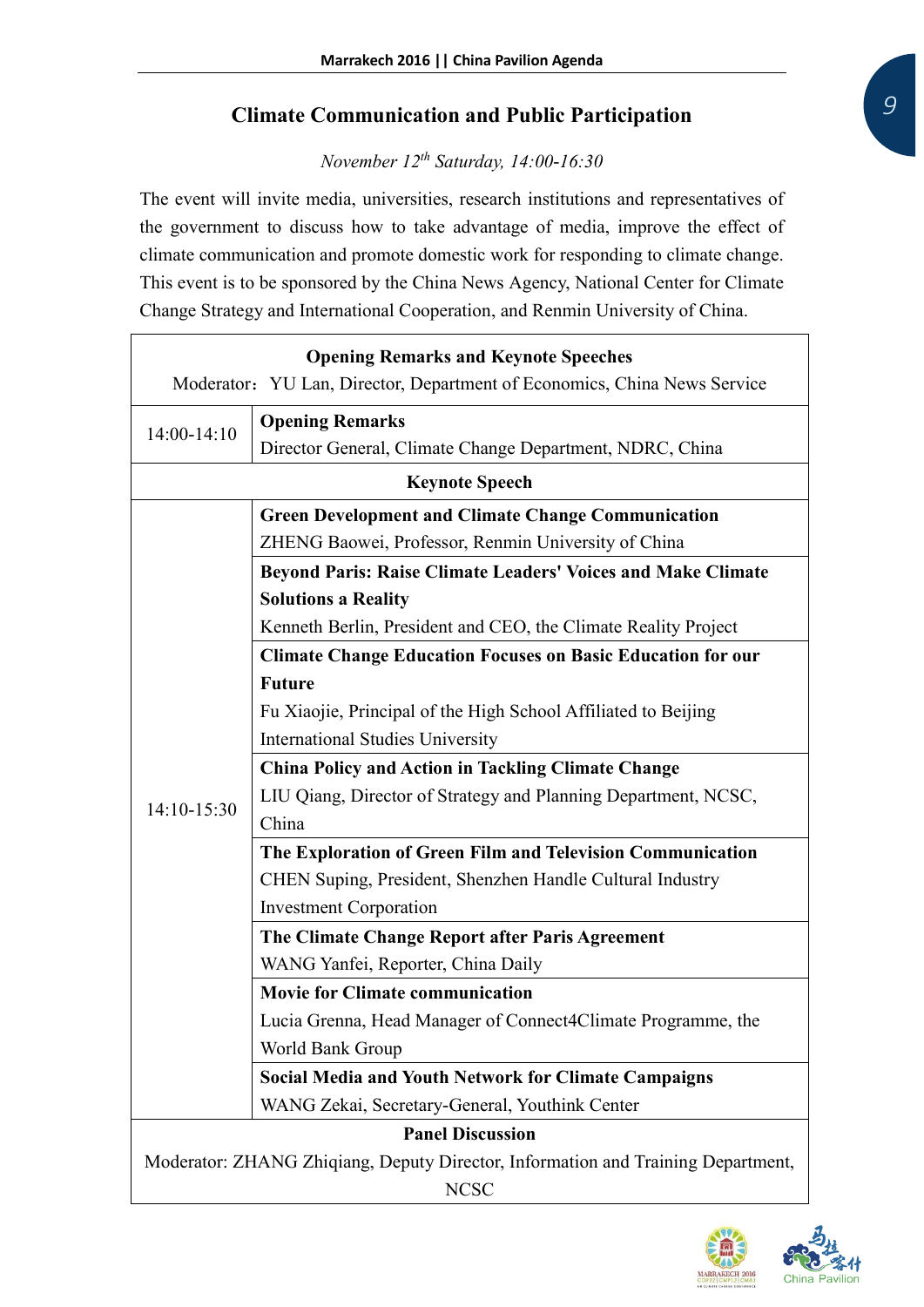| 15:30-16:30 | FU Jing, Deputy Head, the Reporter Station of China Daily in Europe |
|-------------|---------------------------------------------------------------------|
|             | Sarrah Bel, Communication Head, UNDP                                |
|             | WANG Binbin, Senior Researcher of Research Center of International  |
|             | Organization, Peking University                                     |
|             | LIU Xiaoting, CEO, Shenzhen Handle Cultural Industry                |
|             | WANG Zekai, Youthink Center                                         |

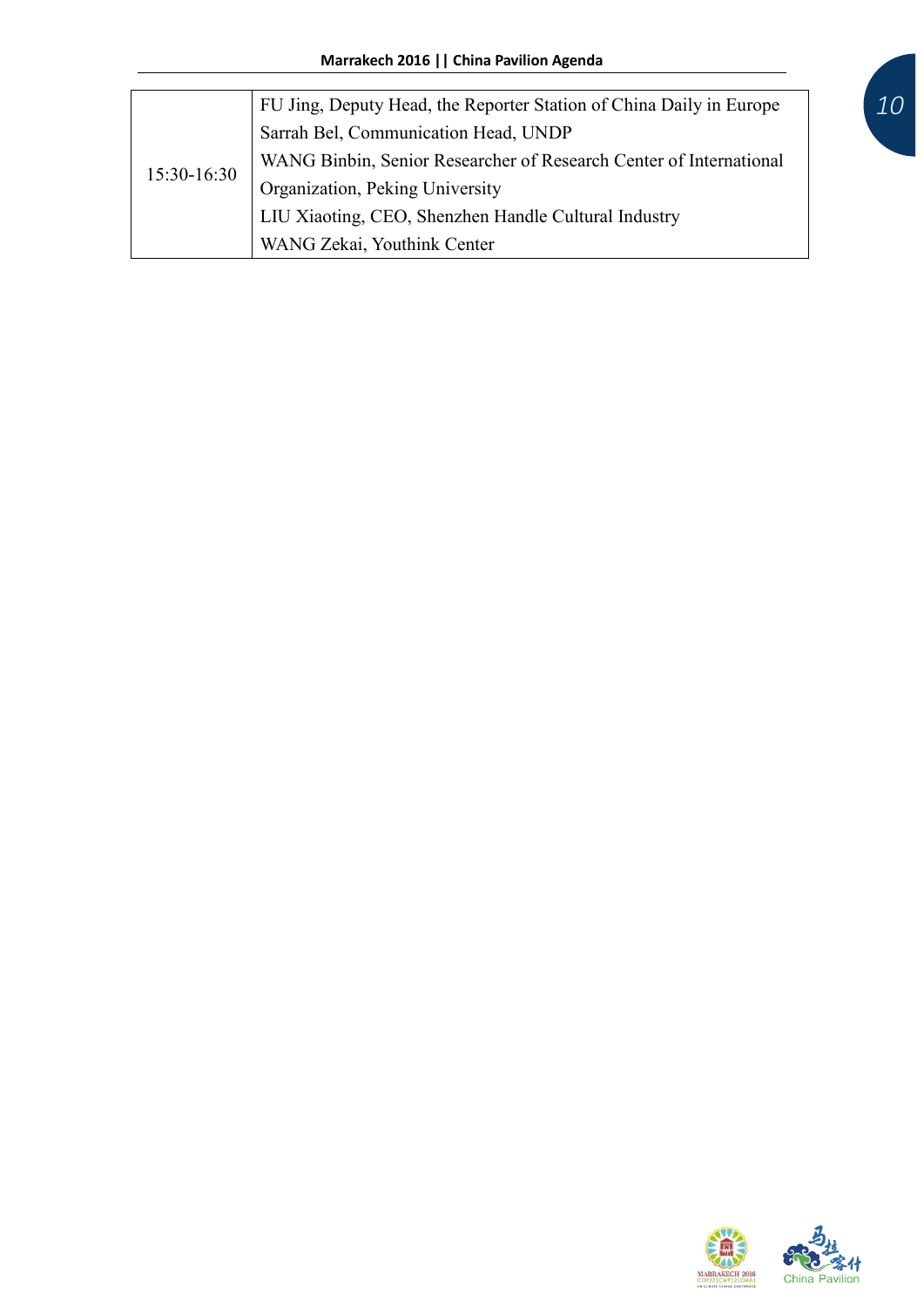#### **High Level Forum of South-South Cooperation on Climate Change**

*November 14th Monday, 9:00 -17:40*

Co-hosted by China, the United Nations and Government of Morocco, the forum will be attended by ministerial representatives from countries, senior representatives of international organizations, and relevant senior experts. Participants will discuss enhancing South-South Cooperation on climate change.

| 09:00-09:05   | <b>Brief Introduction</b>                                             |
|---------------|-----------------------------------------------------------------------|
|               | <b>Opening Remarks and Keynote Speech</b>                             |
|               | Moderator:                                                            |
|               | XIE Ji, Department of Climate Change, National Development and        |
|               | Reform Commission, China                                              |
|               | Speakers:                                                             |
|               | XIE Zhenhua, Special Representative on Climate Change Affairs, China  |
|               | Salaheddine Mezouar, Minister of Foreign Affairs and Cooperation,     |
|               | Morocco                                                               |
| 09:05-09:40   | David Nabarro, Special Advisor of the Secretary-General on the 2030   |
|               | Agenda for Sustainable Development and Climate Change, UN             |
|               | WU Hongbo, Under-Secretary-General for Economic and Social Affairs,   |
|               | <b>UN</b>                                                             |
|               | Erik Solheim, Executive Director, UNEP                                |
|               | Patricia Espinosa, Executive Secretary, UNFCCC                        |
|               | Naoko Ishii, CEO and Chairperson, Global Environment Facility         |
|               | Magdy Martinez Soliman, Assistant Administrator, UNDP (representing   |
|               | Ms. Helen Clark, Administrator, UNDP                                  |
|               | <b>Distinguished Dialogue1: Addressing Climate Change and</b>         |
|               | <b>Achieving Sustainable Development in Developing Countries: The</b> |
|               | <b>Role of South-South Cooperation</b>                                |
|               | Moderator:                                                            |
|               | Jorge Chediek, Envoy of the United Nations Secretary-General on       |
|               | South-South Cooperation, and Director, United Nations Office for      |
| $09:40-11:10$ | South-South Cooperation                                               |
|               | Speakers:                                                             |
|               | Shiferaw Teklemariam, Minister, Ministry of Environment, Forestry and |
|               | Climate Change, Ethiopia                                              |
|               | Amedi Camara, Minister, Ministry of Environment and Sustainable       |
|               | Development, Mauritania                                               |
|               | Keita Aida Mbow, Minister, Ministry of the Environment, Mali          |

<sup>&</sup>lt;sup>1</sup> Speaker list and speech order will be adjusted according to confirmation of participation

-

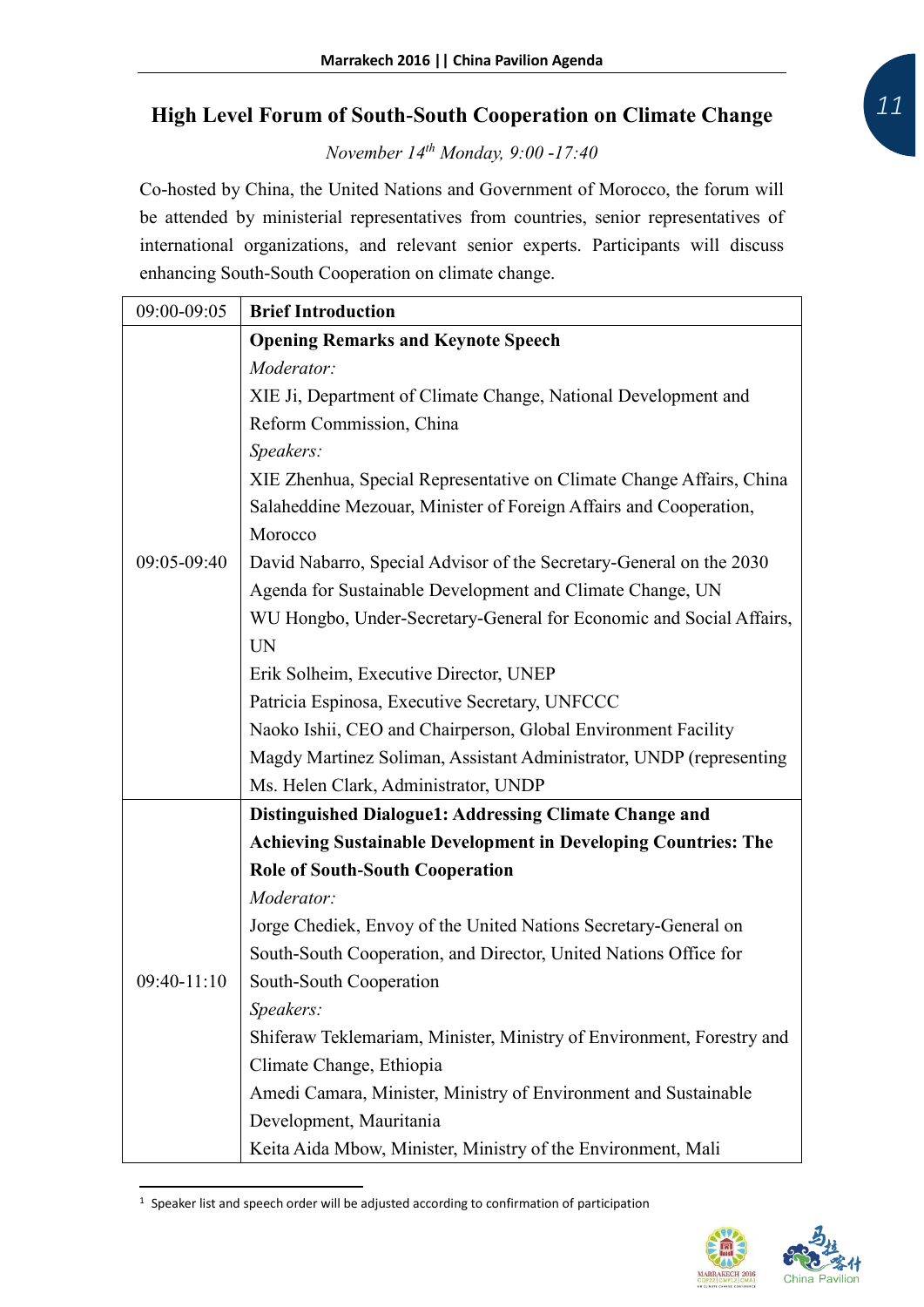|               | Ohn Win, Minister, Ministry of Natural Resources and Environmental     |
|---------------|------------------------------------------------------------------------|
|               | Conservation, Myanmar (tbc)                                            |
|               | Edna Molewa, Minister, Ministry of Environmental Affairs, South        |
|               | Africa (tbc)                                                           |
|               | January Yusuf Makamba, Minister of State – Environment and Union       |
|               | Matters, Tanzania (tbc)                                                |
|               | Khaled Mohamed Fahmy Abdel Aal, Minister, Ministry of the              |
|               | Environment, Egypt (tbc)                                               |
|               | Oyunkhorol Dulamsuren, Minister, Ministry of the Environment and       |
|               | Tourism, Mongolia (tbc)                                                |
|               | Rosalie Matondo, Minister, Ministry of Forestry Economy, Sustainable   |
|               | Development and Environment, D.R. Congo (tbc)                          |
|               | Walter Francisco García Cedeño, Minister, Ministry of Environment,     |
|               | Ecuador (tbc)                                                          |
|               | Osea Naigamu, Minister, Ministry of Fisheries and Forest, Fiji (tbc)   |
|               | Jean Kapata, Minister, Ministry of Lands, Natural Resources and        |
|               | Environmental Protection, Zambia (tbc)                                 |
|               | Bishwa Nath Oli, Secretary of Minister of Population and Environment,  |
|               | Nepal                                                                  |
|               | Wills Agricole, Principal Secretary, Ministry of Environment, Energy   |
|               | and Climate Change, Seychelles                                         |
|               | Majid Shafiepour Motlagh, Special Assistant to the Head of Department  |
|               | and Chief of Center for International Affairs and Conventions,         |
|               | Department of Environment, Iran                                        |
| $11:10-11:30$ | <b>Tea Break</b>                                                       |
|               | <b>Keynote Session: Pragmatic South-South Cooperation to Build the</b> |
|               | <b>Capacity of Developing Countries</b>                                |
|               | Moderator:                                                             |
|               | Donald Cooper, Mitigation, Data and Analysis (MDA) Program             |
|               | Coordinator, UNFCCC Secretariat                                        |
|               | <b>Special Presentation:</b>                                           |
|               | Claudio Forner, UNFCCC Secretariat, and                                |
| 11:30-13:00   | ZHANG Xiaohua, Senior Policy Advisor, UNEOSG                           |
|               | Panelists:                                                             |
|               | LIU Yong, Chief Economist, National Development Bank, China            |
|               | Hussein Alfa Nafo, Special Adviser and Ambassador for Climate          |
|               | Change. Environment and Sustainable Development Agency, Mali           |
|               | Senior representatives from developing countries                       |
|               | Vicente Yu, Deputy Executive Director, South Center                    |
|               | Manuel Pulgar-Vidal, Leader of Global Climate and Energy Practice,     |



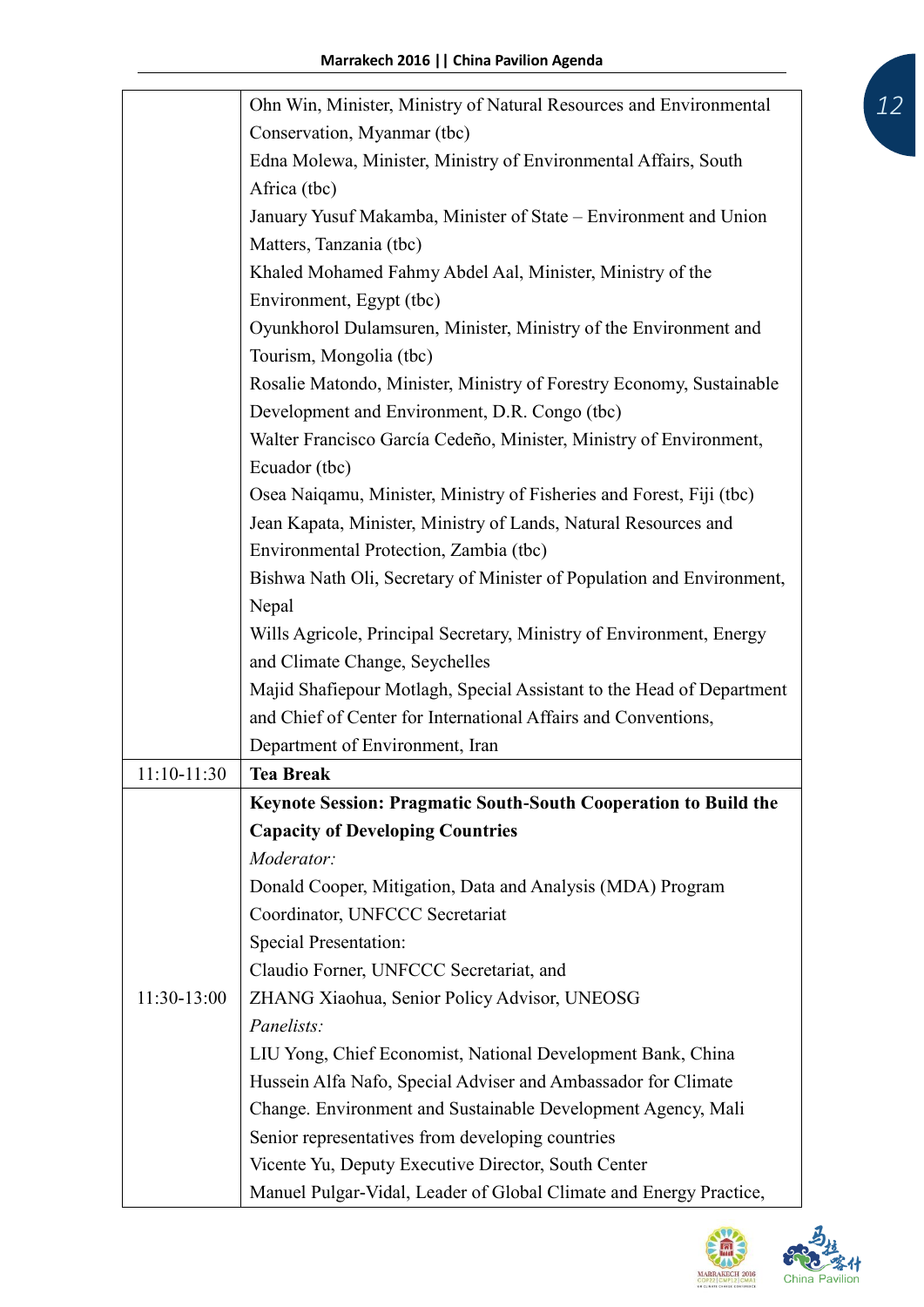|               | WWF (former Environmental Minister of Peru, COP20 President)                                              |
|---------------|-----------------------------------------------------------------------------------------------------------|
| 13:00-14:00   | Lunch                                                                                                     |
|               | Panel Discussion: South-South Cooperation and Financing for                                               |
|               | <b>Climate and Sustainable Development</b>                                                                |
|               | Moderator:                                                                                                |
|               | Meena Raman, Legal Advisor, Third World Network                                                           |
|               | Panelists:                                                                                                |
|               | Nizar Baraka, President of the Moroccan Economic, Social and                                              |
|               | Environmental Council (CESE), and President of the Scientific                                             |
|               | Committee of COP 22                                                                                       |
|               | ZHANG Yucheng, Department of Climate Change, National                                                     |
| 14:00-15:00   | Development and Reform Commission, China                                                                  |
|               | Tosi Mpanu Mpanu, Deputy Coordinator of the National Designated                                           |
|               | Authority for the Green Climate Fund, D. R. Congo                                                         |
|               | Preety Bhandari, Director, Climate Change and Disaster Risk                                               |
|               | Management Division, ADB                                                                                  |
|               | Dechen Tsering, Finance, Technology & Capacity-building (FTC)                                             |
|               | Program Coordinator, UNFCCC                                                                               |
|               | Amal-Lee Amin, Chief, Climate Change and Sustainability Division,                                         |
|               | <b>Inter-American Development Bank</b>                                                                    |
|               | Sze Ping Lo, CEO, WWF China                                                                               |
| $15:00-15:10$ | <b>Short Break</b>                                                                                        |
|               | Panel Discussion: South-South Cooperation on Technology and                                               |
|               | <b>Capacity Building</b>                                                                                  |
|               | Moderator:                                                                                                |
|               | Pradeep Kurukulasuriya, Head of Climate Change Adaptation                                                 |
|               | Programming, UNDP                                                                                         |
|               | Panelists:                                                                                                |
|               | Youba Sokona, Honorary Professor, Head of AREI Delivery Unit                                              |
|               |                                                                                                           |
|               | Jukka Uosukainen, Director, Climate Technology Center & Network                                           |
| $15:10-16:10$ | Agi Veres, China Country Director, UNDP                                                                   |
|               | SHI Dinghuan, director-general, Chinese Renewable Energy Society,                                         |
|               | China                                                                                                     |
|               | LIU Jian, Director, UNEP International Ecosystem Management                                               |
|               | Partnership (tbc)                                                                                         |
|               | XV Meng, Director, Department of International Business, China                                            |
|               | Academy of Space Technology                                                                               |
|               | Ambuj Sagar, Vipula and Mahesh Chaturvedi, Professor of Policy<br>Studies, Indian Institute of Technology |

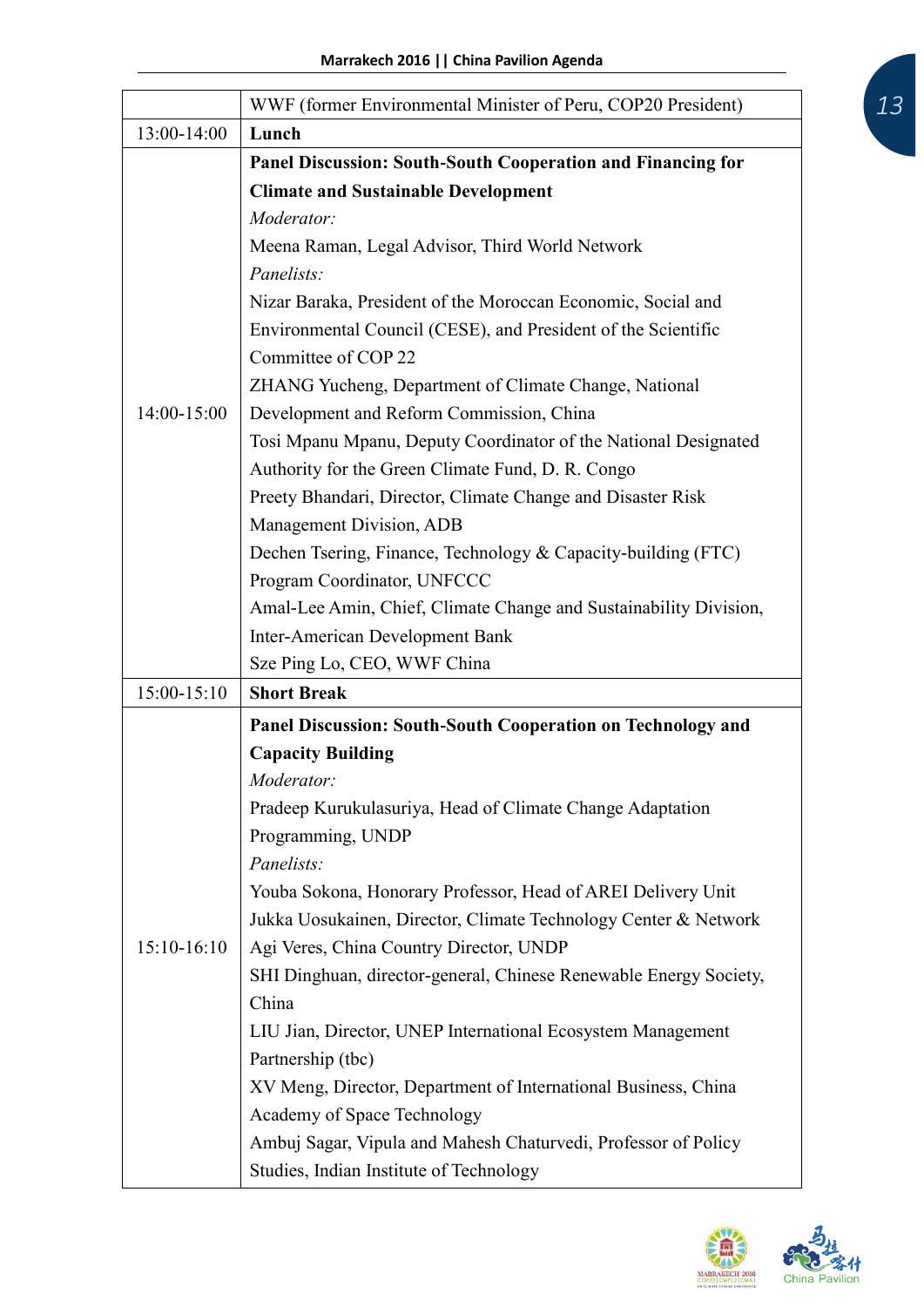| 16:10-16:20 | <b>Short Break</b>                                                        |
|-------------|---------------------------------------------------------------------------|
|             | <b>Panel Discussion: Multi-stakeholder Participation and Partnerships</b> |
|             | for global South                                                          |
|             | Moderator:                                                                |
|             | Sipho Mthathi, Executive Director, Oxfam South Africa                     |
|             | Panelists:                                                                |
|             | HE Qiaony, Chairman of Beijing Qiaony Foundation (tbc)                    |
|             | Andrew Steer, President and CEO, World Resource Institute (tbc)           |
| 16:20-17:20 | QIAN Xiaohua, Chairman of Board of Management, SEE Conservation           |
|             | JIN Jiaman, Global Environment Institute (GEI), China                     |
|             | Anand Patwardhan, School of Public Policy, University of Maryland         |
|             | (tbc)                                                                     |
|             | Ladislau Martin Neto, Director of Research and Development,               |
|             | EMBRAPA (Brazilian Agriculture Research Corporation), Brazil              |
|             | Arunabha Ghosh, CEO of the Council on Energy, Environment and             |
|             | Water (CEEW), India                                                       |
|             | <b>Concluding Remarks</b>                                                 |
|             | Speakers:                                                                 |
|             | Jorge Chediek, Envoy of the United Nations Secretary-General on           |
|             | South-South Cooperation, and Director, United Nations Office for          |
| 17:20-17:40 | South-South Cooperation                                                   |
|             | Halldor Thorgeirsson, Head of Climate Change Support Team,                |
|             | Executive Office of the Secretary-General, the United Nations             |
|             | XIE Ji, Department of Climate Change, National Development and            |
|             | Reform Commission, China                                                  |

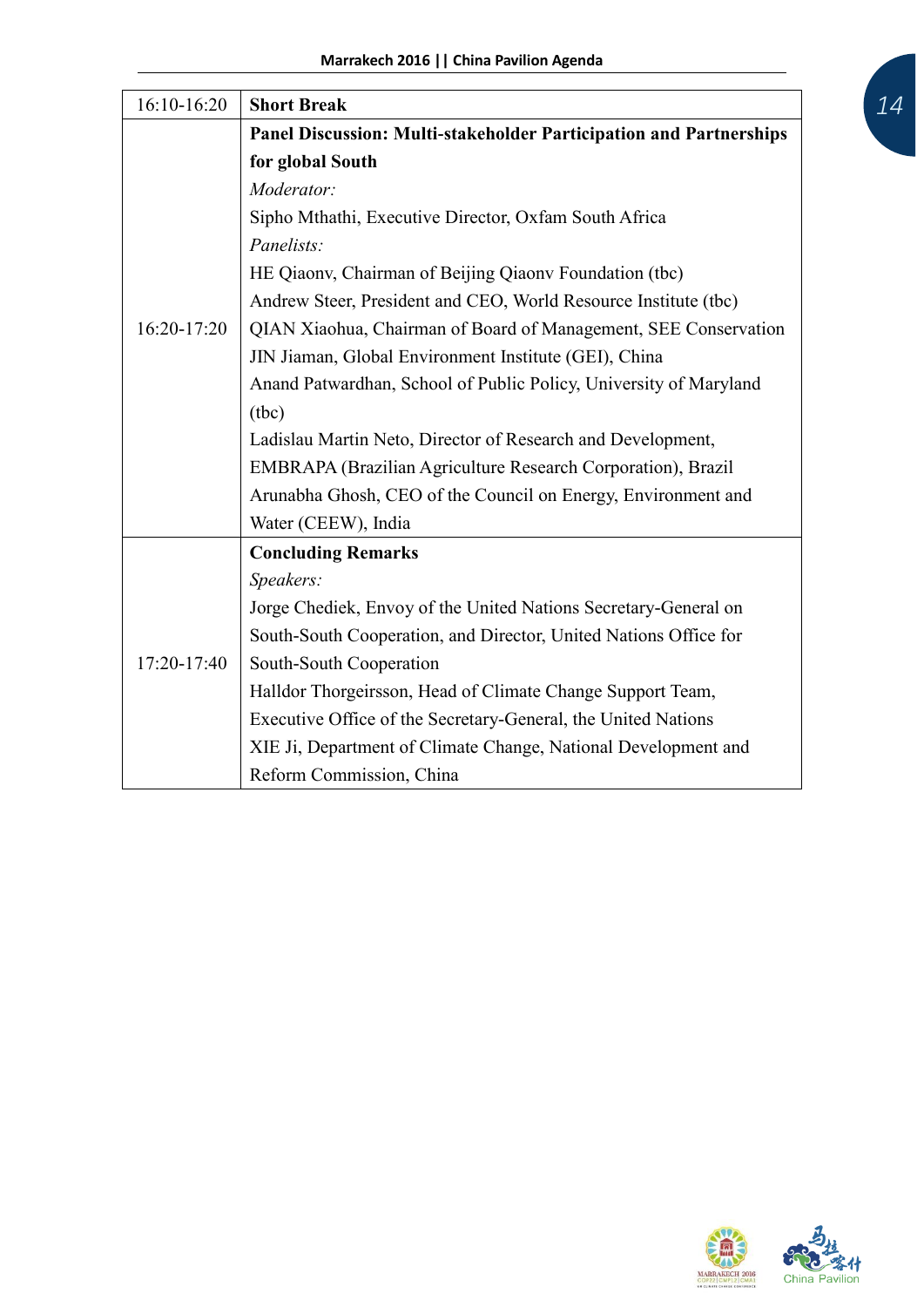#### **Situation and Countermeasures to Address Climate Change & Green**

#### **Low-carbon Economic Transition in the New Normal**

*November 14th Monday, 18:00-20:00*

The event will invite the representatives from Counsellors' Office of the State Council, Tsinghua University, Energy Research Institute, University of California, Berkeley, the World Resource Institute along with relevant domestic & overseas universities and scientific research institutions to discuss situation and countermeasures to address climate change and green low-carbon economic transition in the New Normal. This event is organized and hosted by the Counsellors' Office of the State Council and Tsinghua University.

|             | <b>Opening remarks</b>                                               |
|-------------|----------------------------------------------------------------------|
|             | Moderator: SUN Weijia, Director-General of the Department of         |
|             | International Exchanges and Cooperation of the Counsellors' Office   |
| 18:00-18:10 | of the State Council                                                 |
|             | WANG Hong, Vice Chairperson of the Counsellors' Office of the        |
|             | <b>State Council</b>                                                 |
|             | Representative from Department of Climate Change, the National       |
|             | Development and Reform Commission (TBC)                              |
|             | <b>Keynote Speech</b>                                                |
|             | Moderator: SUN Weijia, Director-General of the Department of         |
|             | <b>International Exchanges and Cooperation of the Counsellors'</b>   |
|             | <b>Office of the State Council</b>                                   |
|             | <b>Chinese Green Development and Scientific &amp; Technological</b>  |
|             | <b>Innovation</b>                                                    |
| 18:10-18:55 | LIU Yanhua, Counsellor of the State Council                          |
|             | China's Low-carbon Transition Situation and Policy in the New        |
|             | <b>Normal</b>                                                        |
|             | ZHOU Dadi, Counsellor of the State Council, Vice president of China  |
|             | <b>Energy Research Society</b>                                       |
|             | <b>China's Energy Situation in the New Normal</b>                    |
|             | ZHANG Hongtao, Counsellor of the State Council                       |
| 18:55-19:10 | Q&A                                                                  |
|             | <b>Discussion</b>                                                    |
|             | Moderator: LI Junfeng, Director of National Center of Climate        |
| 19:10-19:40 | Change Strategy and international Cooperation (NCSC)                 |
|             | Lynn Price, Director of the Energy and Climate Institute, University |
|             | of California, Berkeley                                              |

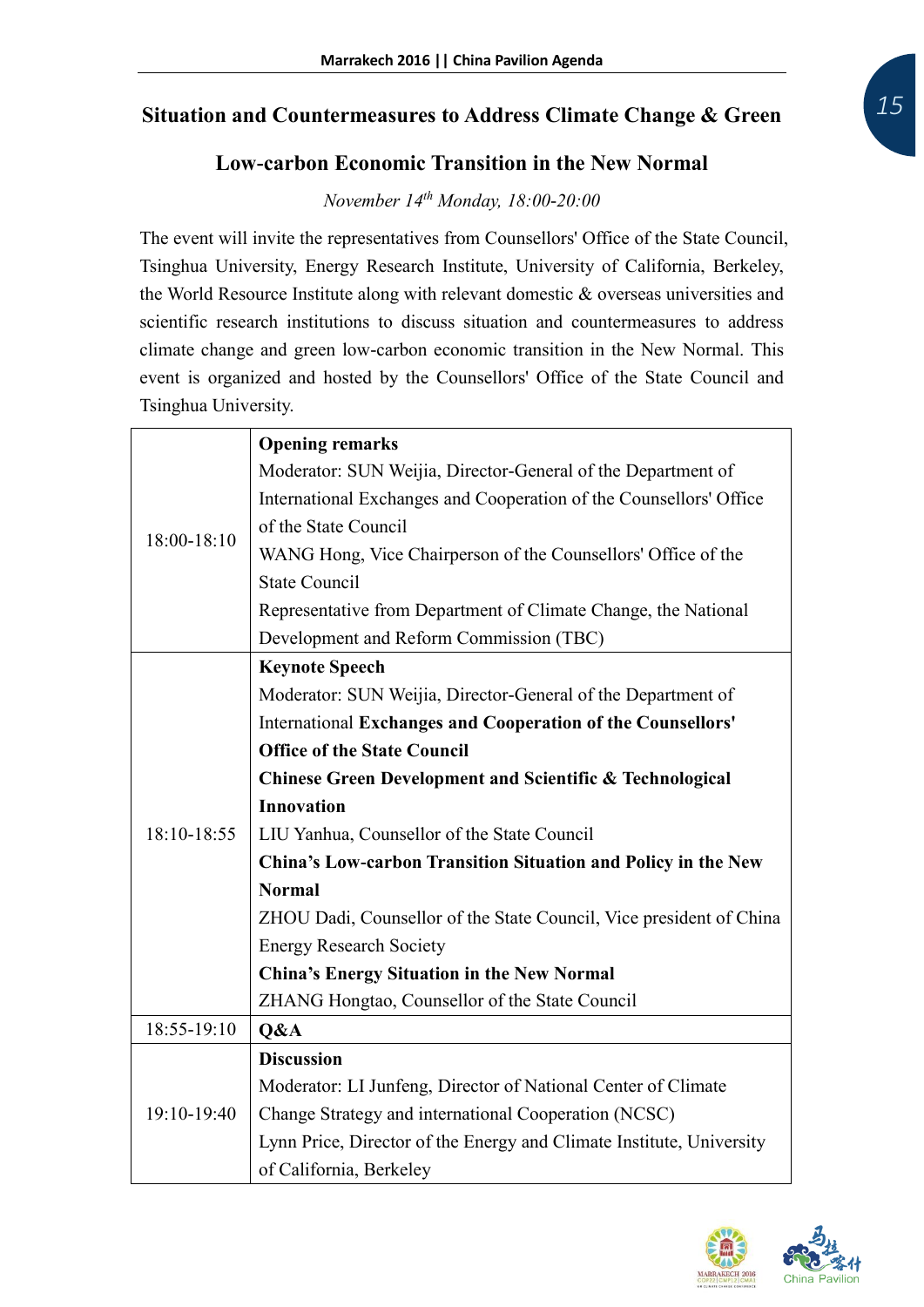|                 | Andrew Steer, President of the World Resource Institute (WRI)      |
|-----------------|--------------------------------------------------------------------|
|                 | CHEN Wenying, Deputy Director of the Institute of Energy,          |
|                 | Environment and Economy, Tsinghua University                       |
|                 | CHAO Qingchen, Deputy Director of National Climate Center (NCC)    |
|                 | ZHU Liyang, Director of the Resource and Environment Business      |
|                 | Department, China International Engineering Consulting Corporation |
|                 | (CIECC)                                                            |
|                 | DONG Wenjie, Dean of School of Atmospheric Sciences of Sun         |
|                 | Yat-Sen University                                                 |
| 19:40-19:55     | Q&A                                                                |
|                 | <b>Concluding Remarks</b>                                          |
| $19:55 - 20:00$ | SUN Weijia, Director-General of the Department of International    |
|                 | Exchanges and Cooperation of the Counsellors' Office of the State  |
|                 | Council                                                            |

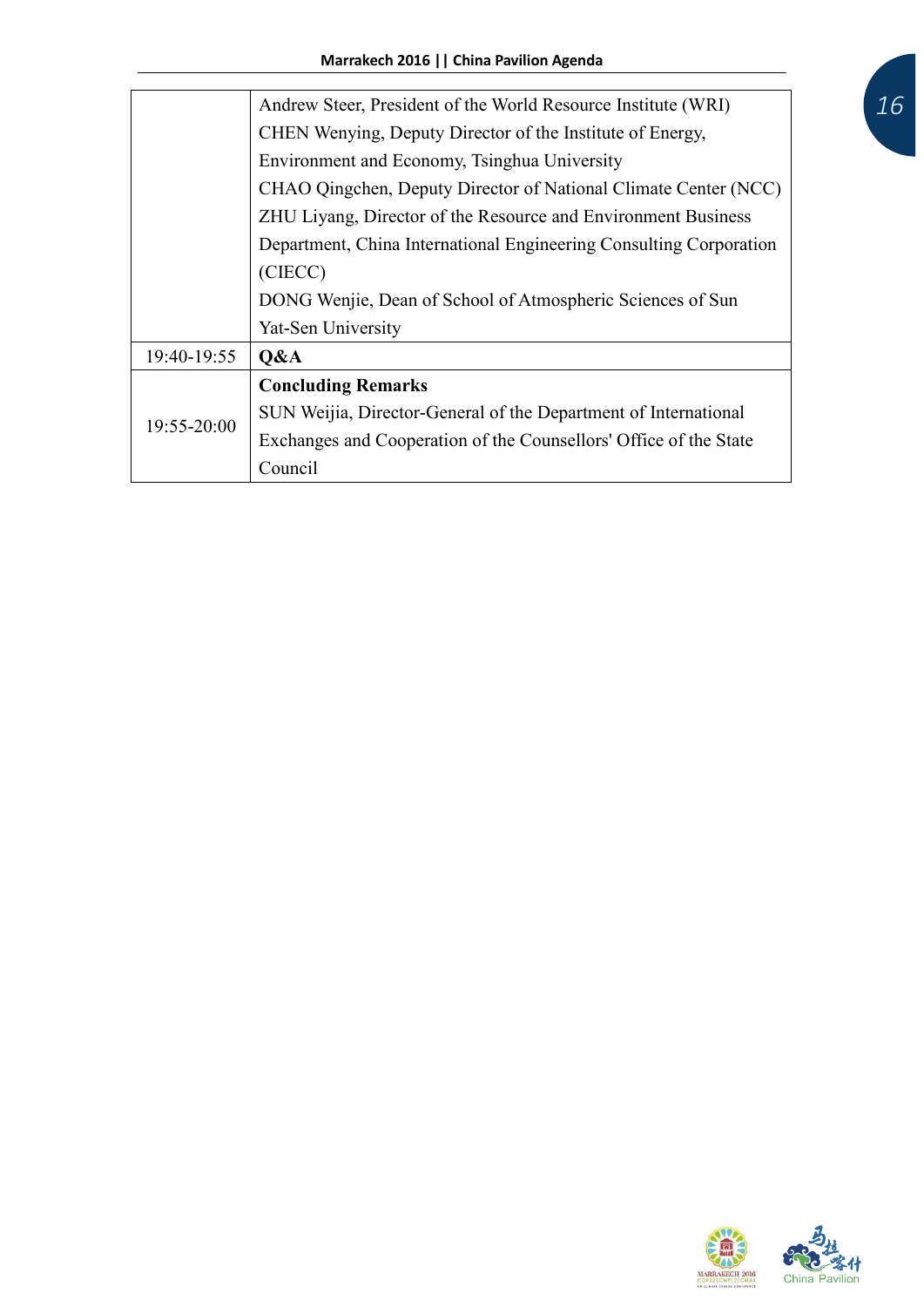#### **The NDC Implementation and Experience Sharing**

#### *November 15th Tuesday, 9:00-10:45*

This event will invite government officials and experts to elaborate the implementation plan of China's National Determined Contributions (NDC) and to discuss the implementation of East Asia countries' NDCs in post Paris Agreement era. Topics include but not limited to outlook of East Asia low carbon development collaboration, low carbon infrastructure investment in Asia, best practices in low carbon pilot programs in East Asia, and market and non-market mechanisms in East Asia to foster climate change mitigation. This event is hosted by the Climate Change Department of National Development and Reform Commission (NDRC) and National Center for Climate Change Strategy and International Cooperation (NCSC), and co-organized by Global Green Growth Institute (GGGI) and International Institute for Sustainable Development (IISD).

| <b>Time</b> | <b>Activities</b>                                                                                                                                                                                                                                                                                                                                                                                                                                                                                                       |
|-------------|-------------------------------------------------------------------------------------------------------------------------------------------------------------------------------------------------------------------------------------------------------------------------------------------------------------------------------------------------------------------------------------------------------------------------------------------------------------------------------------------------------------------------|
| 09:00-09:05 | <b>Welcome and Brief Introduction</b><br>XIE Ji, Director-General, Department of Climate Change,<br>National Development and Reform Commission (NDRC), China                                                                                                                                                                                                                                                                                                                                                            |
| 09:05-09:30 | <b>Opening Remarks:</b><br>XIE Zhenhua, China Special Representative on Climate Change<br>Cho KyeungKyu, Minister, Ministry of Environment, Korea<br>Koichi Yamamoto, Minister, Ministry of the Environment, Japan<br>Dr. Thani Ahmed Al Zeyoudi, Minister, Ministry of Climate<br>Change and Environment, United Arab Emirates<br>Dr. Shamshad Akhtar, Under-Secretary-General of the United<br>Nations and the 10 <sup>th</sup> Executive Secretary of the Economic and<br>Social Commission for Asia and the Pacific |
|             | <b>Keynote Speeches</b>                                                                                                                                                                                                                                                                                                                                                                                                                                                                                                 |
|             | Moderator: Frank Rijsberman, Director-General, GGGI                                                                                                                                                                                                                                                                                                                                                                                                                                                                     |
| 09:35-09:45 | Keynote Speech 1: China's NDC Implementation and the 13 <sup>th</sup><br>Five-Year Plan for GHG Control<br>XIE Ji, Director-General, NDRC, China                                                                                                                                                                                                                                                                                                                                                                        |
| 09:45-9:55  | <b>Keynote Speech 2:</b> The NDC Implementation and Regional<br>Climate Change Cooperation in East Asia<br>LI Junfeng, Director-General, National Center for Climate<br>Change Strategy and International Cooperation                                                                                                                                                                                                                                                                                                   |
| 9:55-10:05  | Keynote Speech 3: The NDC Implementation, Knowledge<br>Sharing and Research Collaboration                                                                                                                                                                                                                                                                                                                                                                                                                               |

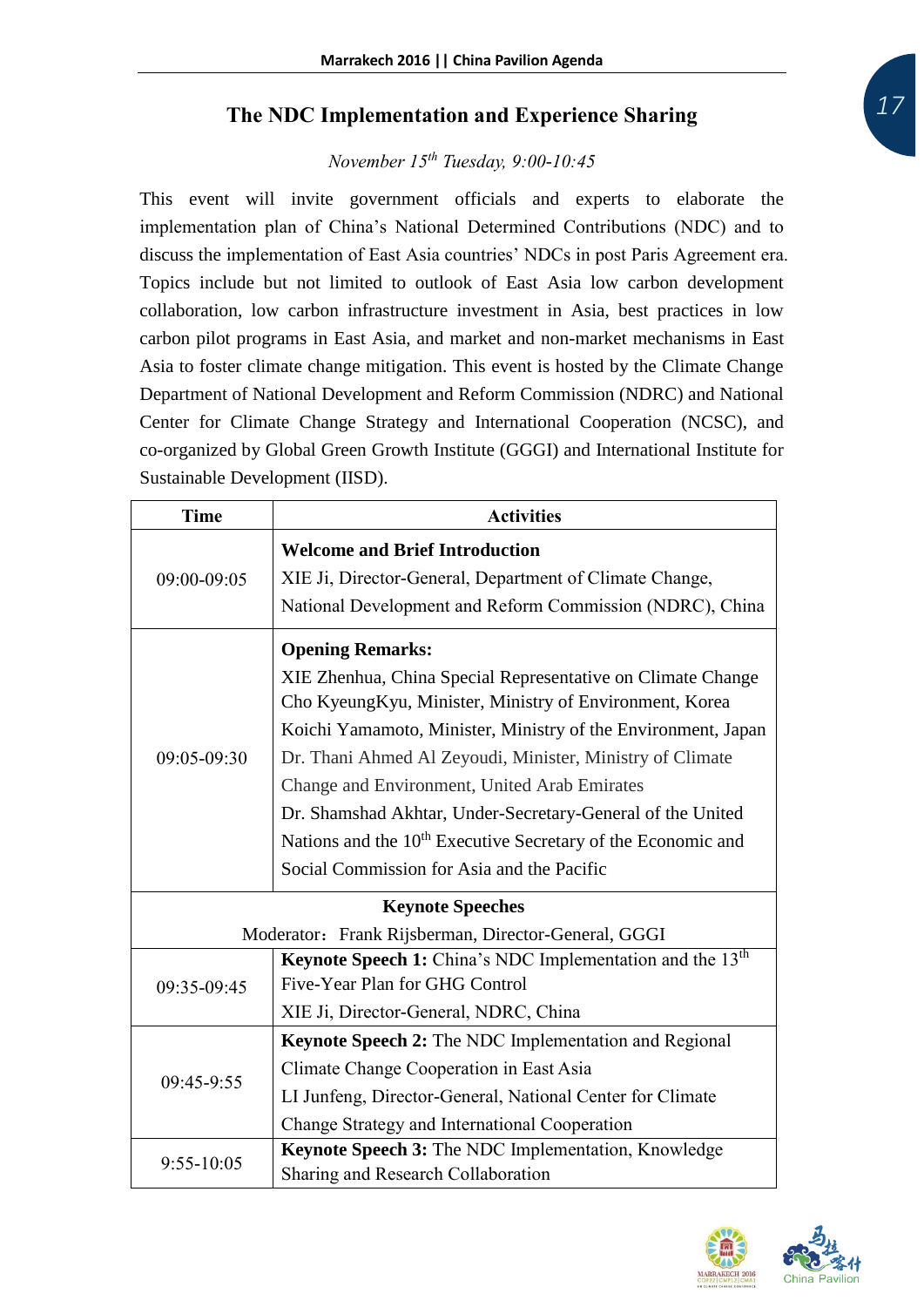|                 | Kim Sang-Hyup, Former Senior Secretary to President on Green    |
|-----------------|-----------------------------------------------------------------|
|                 | Growth, Office of the President, Korea                          |
|                 | <b>Keynote Speech 4:</b> The NDC Implementation and Low Carbon  |
| $10:05 - 10:15$ | <b>Infrastructure Investment</b>                                |
|                 | Scott Vaughan, President and Chief Executive Officer,           |
|                 | International Institute for Sustainable Development (IISD)      |
|                 | <b>Keynote Speech 5:</b> The NDC Implementation and the Best    |
|                 | Practices in Low Carbon Pilot Projects                          |
| 10:15-10:25     | Hironori Hamanaka, Chair of the Board of the Directors,         |
|                 | Institute for Global Environmental Strategies (IGES)            |
|                 | <b>Keynote Speech 6:</b> City of Qingdao: Outlook of Low Carbon |
|                 | Development                                                     |
| 10:25-10:35     | REN Zhengang, Director of the Blue-Economy Office, Qingdao      |
|                 | <b>NDRC</b>                                                     |
|                 | <b>Wrap-up and Closing</b>                                      |
|                 | Chanho Park, Head of Programs, Large Emerging Economies,        |
| 10:35-10:45     | <b>GGGI</b>                                                     |
|                 | TIAN Chengchuan, Director, Division of Strategic Research and   |
|                 | Planning, Department of Climate Change, NDRC, China             |

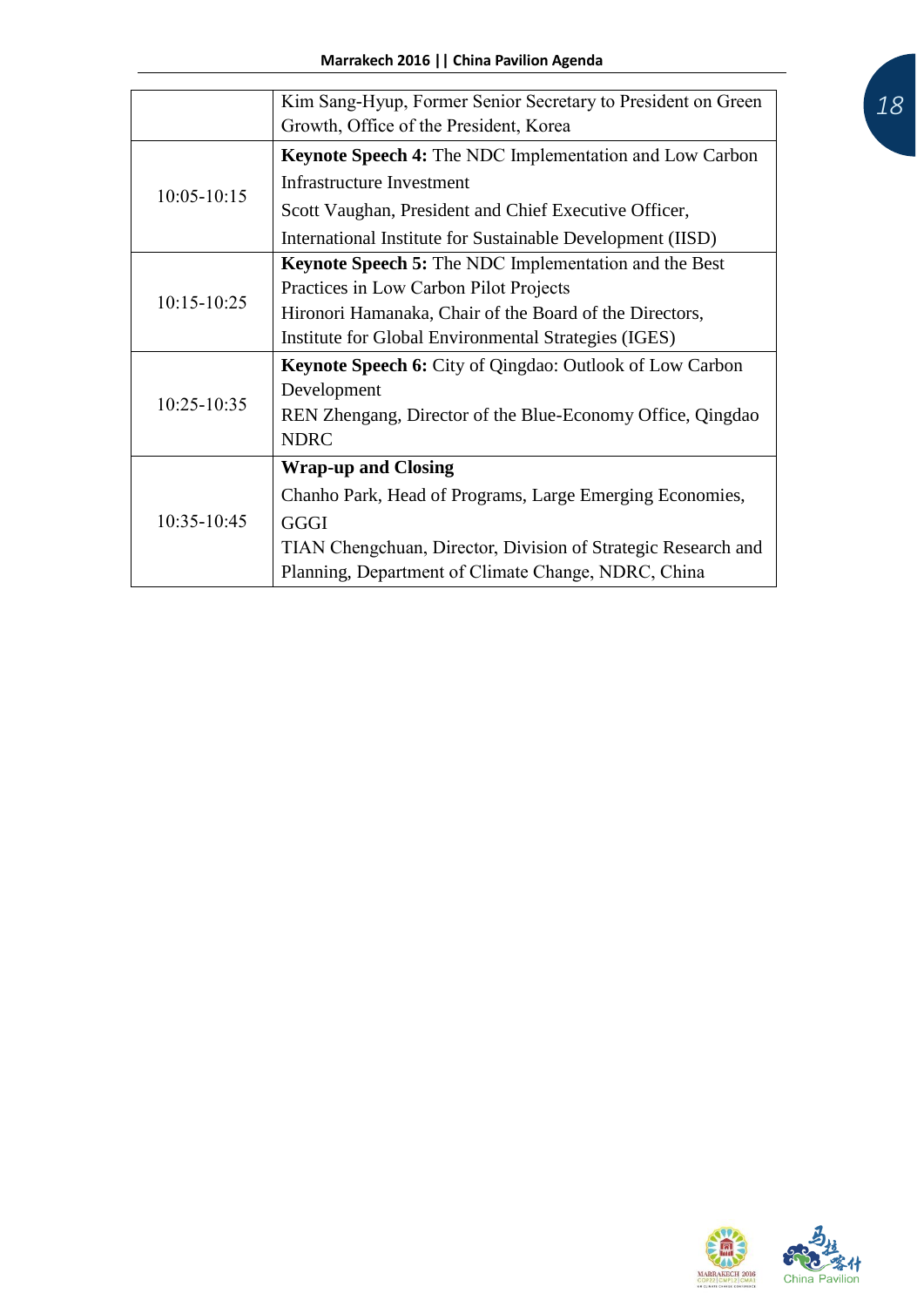#### **China's Low-Carbon Development Strategy**

#### *November 15th Tuesday, 10:45-12:45*

This event will invite leading energy and climate experts from China and international institutes to attend this side event. They will present key researches under the National Key Program of Low-carbon Development Strategy of China led by NDRC and have an in-depth discuss on China and international experiences and lessons in the low-carbon development, with a purpose to provide suggestions on how to promote the low-carbon transition of China's economy and society in the long run. The Climate Change Department at the National Development and Reform Commission (NDRC) jointly organizes this side event with the National Center for Climate Change Strategy and International Cooperation (NCSC), with the support of the Chinese Academy of Science's Institutes of Science and Development.

| <b>Keynote Speeches</b>                       |                                                                      |
|-----------------------------------------------|----------------------------------------------------------------------|
| Moderator: LI Junfeng, Director General, NCSC |                                                                      |
|                                               | <b>Introduction of China's Low-carbon Development Strategy</b>       |
|                                               | Program                                                              |
|                                               | Climate Change Department, NDRC, China                               |
|                                               | <b>China's Green Transition and Development: Theory and Practice</b> |
|                                               | Wang Yi, Member of the Standing Committee of the National            |
|                                               | People's Congress of China, Vice President and Professor of the      |
|                                               | Chinese Academy of Science's Institutes of Science and Development   |
| 10:45-12:20                                   | <b>China Energy Low-carbon Development Strategy</b>                  |
|                                               | Liu Qiang, Director of Strategy and Planning Department, NCSC        |
|                                               | <b>Toward Low-carbon Development in China: Finding from</b>          |
|                                               | <b>TIMES Model</b>                                                   |
|                                               | Chen Wenying, Professor, Tsinghua University                         |
|                                               | <b>Low-carbon Development Strategy of Forestry Eco-city: Yichun</b>  |
|                                               | Case                                                                 |
|                                               | Wei Yiming, Professor, Beijing Institute of Technology               |
|                                               | <b>Panel Discussion</b>                                              |
|                                               | Moderator: LI Junfeng, Director-General, NCSC                        |
|                                               | Zhou Dadi, Former DG of Energy Research Institute, Deputy            |
|                                               | Chairman of China Energy Research Society                            |
|                                               | Tian Chengchuan, Director, Climate Change Department, NDRC           |
| 12:20-12:45                                   | Shamshad Akhtar, UN Under-Secretary General and UNESCAP              |
|                                               | <b>Executive Secretary</b>                                           |
|                                               | Rick Duke, Special Assistant to the President for Energy & Climate,  |
|                                               | <b>US</b>                                                            |

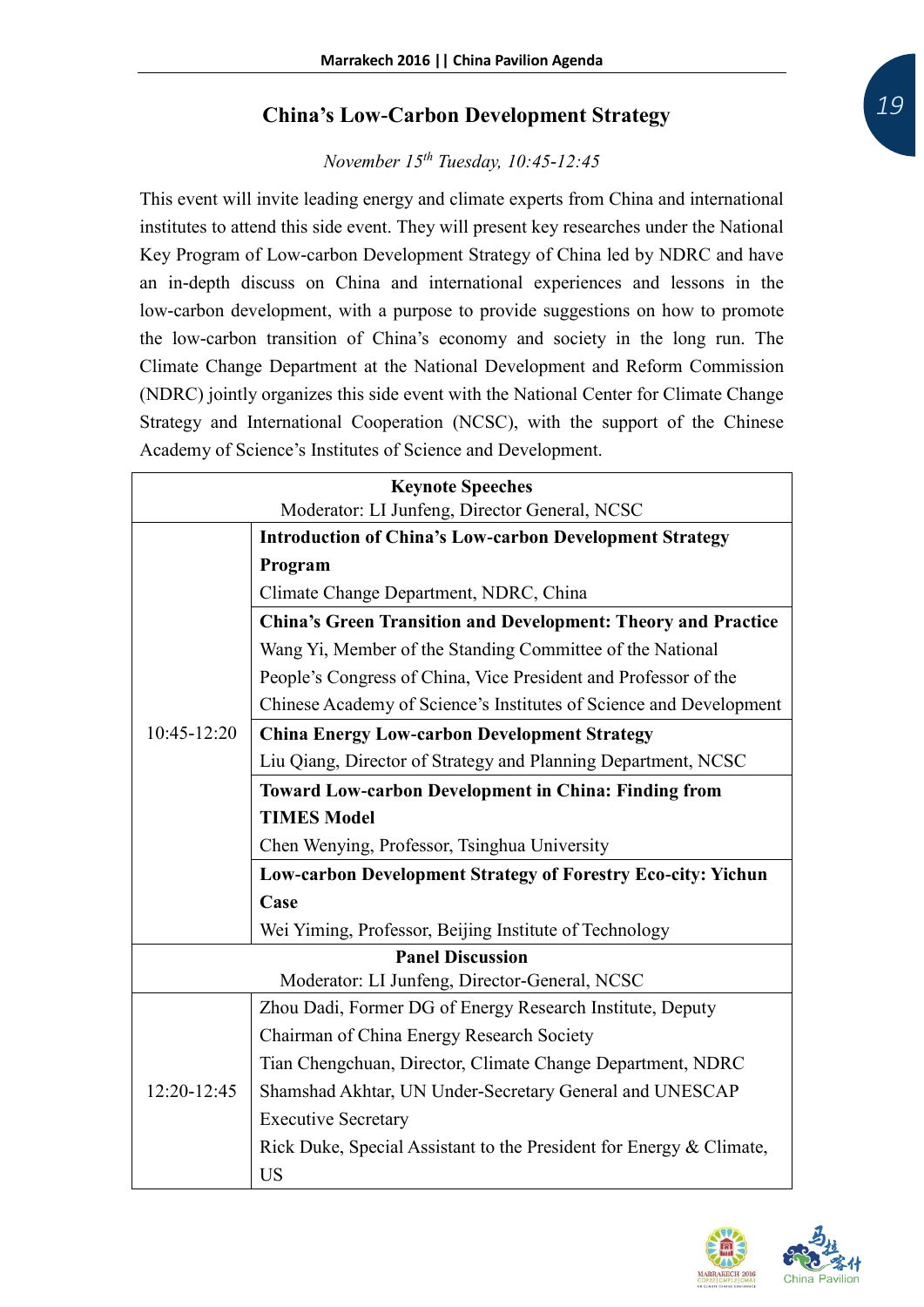|  | Thomas Spencer, Energy and Climate Program Director, IDDRI, |
|--|-------------------------------------------------------------|
|  | France                                                      |

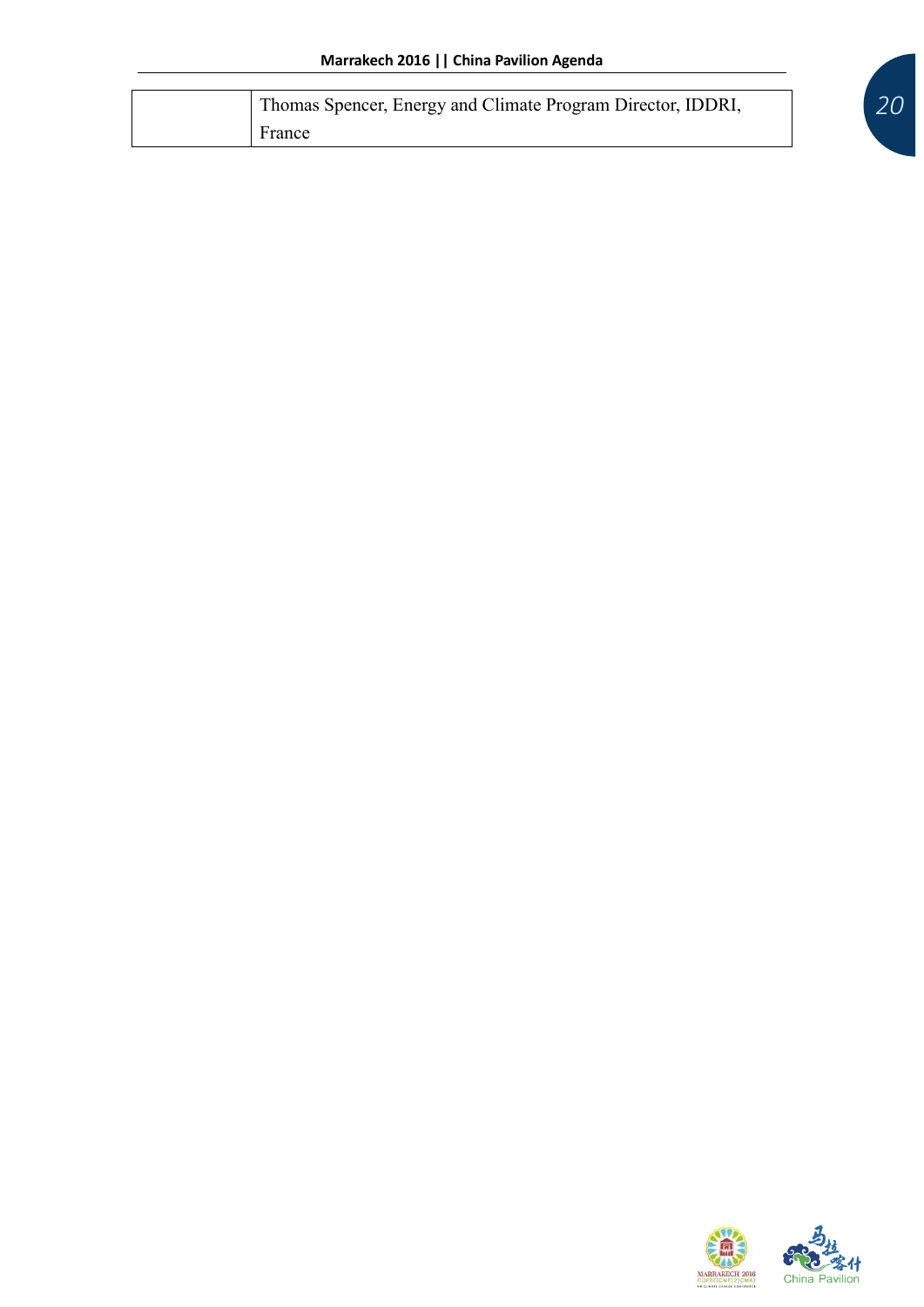#### **China Climate Finance Forum-Promoting Climate Financing for Low Carbon Development and Climate Resilient Society**

*November 15th Tuesday, 13:00-15:30*

The event will invite government officers, financial representatives and relative experts to discuss about policies, practice and the future of China climate change finance. The event is co-organized by Climate Change Department of NDRC, WWF and UNEP.

|                 | Facilitator: LI Junfeng, Director General, National Centre for Climate Change Strategy |  |
|-----------------|----------------------------------------------------------------------------------------|--|
|                 | and International Cooperation (NCSC)                                                   |  |
|                 | <b>Opening Speech</b>                                                                  |  |
|                 | XIE Zhenhua, Special Representative for Climate Change of China                        |  |
| $13:00 - 13:10$ | Erik Solheim, Under Secretary General of the United Nations, Executive                 |  |
|                 | Director of the United Nations Environment Programme                                   |  |
|                 | <b>Keynote Speech</b>                                                                  |  |
|                 | <b>Climate Financing for China's Low Carbon Development Targets</b>                    |  |
|                 | LI Gao, Deputy Director General, Climate Change Department (NDRC)                      |  |
|                 | Recommendation to Chinese Climate Finance Strategy through ADB's                       |  |
|                 | Perspective                                                                            |  |
|                 | Ayumi Konishi, Director General, East Asia Regional Department, Asian                  |  |
|                 | Development Bank                                                                       |  |
|                 | <b>China's Green Finance System and Climate Financing Innovation</b>                   |  |
|                 | MA Jun (Chief Economist, Research Department, the People's Bank of                     |  |
|                 | China                                                                                  |  |
|                 | The Role of Development Banks in Global Climate Financing - from                       |  |
|                 | <b>World Bank's experience</b>                                                         |  |
|                 | John Roome, Senior Director of Climate Change, World Bank                              |  |
| $13:10 - 14:30$ | <b>Development Finance Facilitating Sustainable Growth</b>                             |  |
|                 | LIU Yong, Chief Economist and Director General of Research Department,                 |  |
|                 | China Development Bank                                                                 |  |
|                 | <b>IFC Climate Finance Initiative and CHUEE Programme in China</b>                     |  |
|                 | Peer Stein, Adviser and Global Head of Climate Finance, International                  |  |
|                 | Finance Corporation)                                                                   |  |
|                 | <b>Climate Financing and Global Climate Change 2 Degree Goal</b>                       |  |
|                 | Manuel Pulgar-Vidal, WWF Global Climate and Energy Practice Leader,                    |  |
|                 | former Minister of State for Environment of Peru                                       |  |
|                 | <b>Green Credit Policy and Climate Financing Practice in China</b>                     |  |
|                 | LI Xiaowen, Director of Industrial Financial Policy, Policy Research                   |  |
|                 | Department, China Banking Regulatory Commission                                        |  |

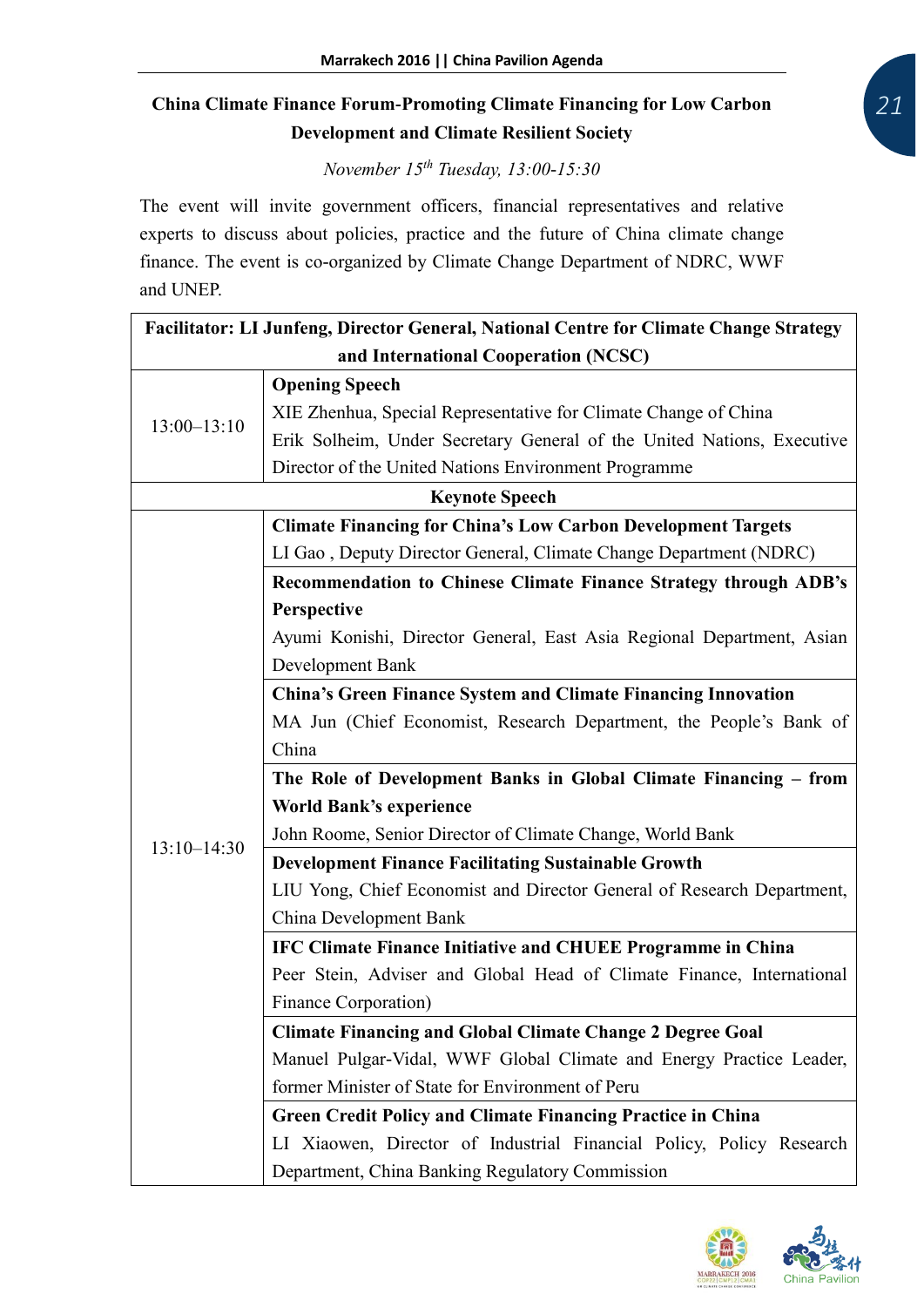| <b>Panel Discussion</b> |                                                                           |
|-------------------------|---------------------------------------------------------------------------|
|                         | Topic: How to initiate and innovate a green finance system and            |
|                         | mechanism in China in alignment with global effort to address climate     |
|                         | change.                                                                   |
|                         | Facilitator:                                                              |
|                         | SUN Yiting, Director of Sustainable Finance Programme, WWF China          |
|                         | Panelists:                                                                |
|                         | LI Junfeng, Director General, National Centre for Climate Change Strategy |
|                         | and International Cooperation                                             |
|                         | SONG Yang, Deputy General Manager Level Senior Advisor, Risk              |
| $14:30 - 15:30$         | Management Department, Industrial and Commercial Bank of China            |
|                         | Fiona Reynolds, Executive Director, United Nations Principles<br>on       |
|                         | Responsible Investment                                                    |
|                         | YANG Jing, Deputy General Manager of Investment and Corporate Banking     |
|                         | Department, Shanghai Pudong Development Bank                              |
|                         | ZHANG Xiaohua, Senior Policy Advisor, Climate Change Support Group,       |
|                         | Office of the UN Secretary General                                        |
|                         | WANG Yao, Professor and Dean of International Institute of Green Finance, |
|                         | Central University of Finance and Economics                               |
|                         | AN Guojun, Deputy Secretary General, Green Finance Committee, China       |
|                         | Society for Finance and Banking                                           |

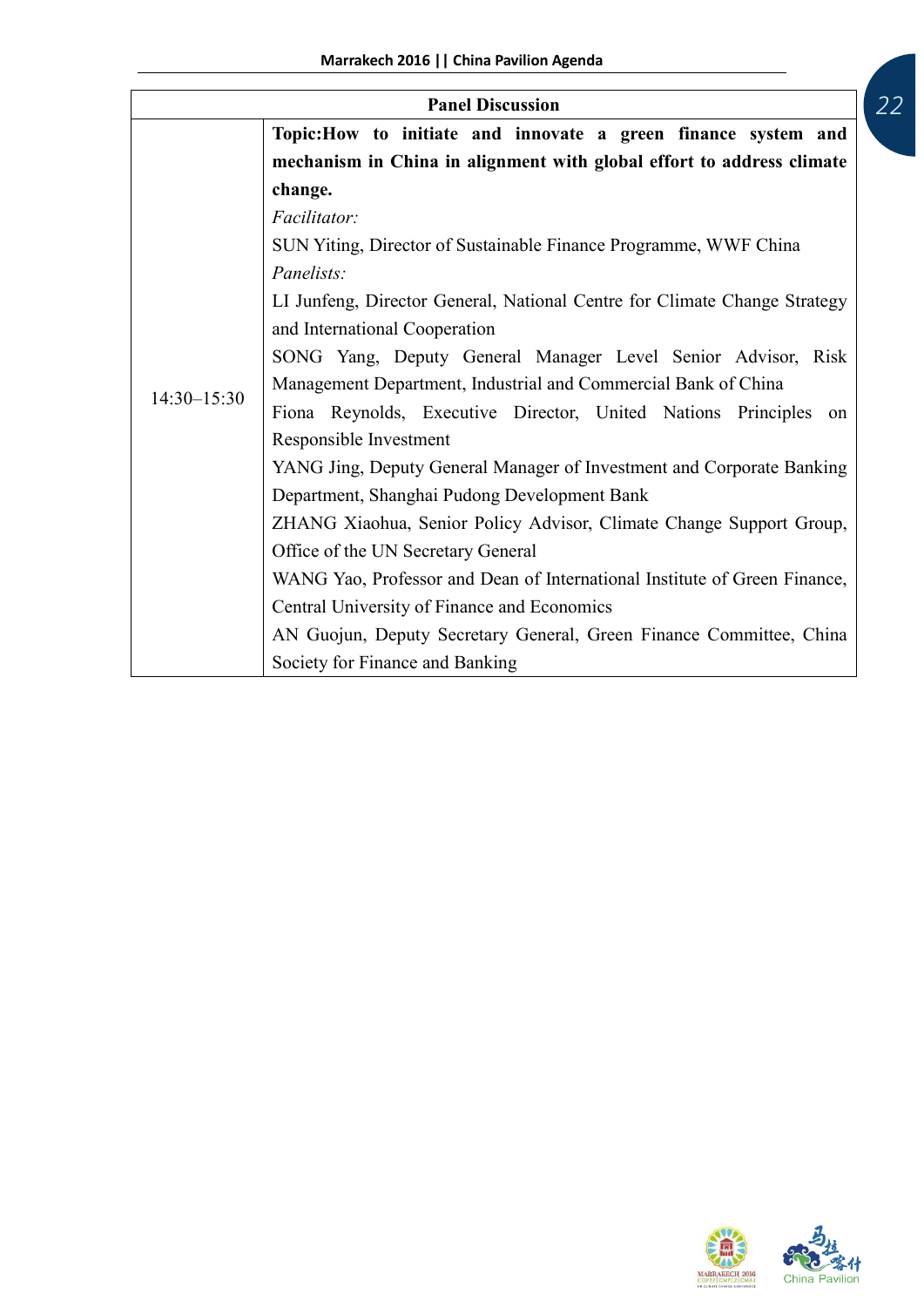#### **Chinese Energy Sector's Role in Low Carbon Transition**

#### *November 15th Tuesday, 15:30-17:30*

Leading energy and climate experts from China and international organizations such as the International Energy Agency (IEA) are invited to speak at the side event. They will give comprehensive review of Chinese and international actions on climate change and energy transition, followed by an in-depth discussion on how to better promote the low carbon transition and international energy cooperation, aiming to deliver plausible policy recommendations for China's low carbon energy transition. The Climate Change Department at the National Development and Reform Commission (NDRC) jointly organizes this high level side event with the IEA, and National Center for Climate Change Strategy and International Cooperation (NCSC).

| <b>Opening Remark and Keynote Speech</b> |                                                                          |
|------------------------------------------|--------------------------------------------------------------------------|
|                                          | Moderator: LIU Qiang, Director of Strategy and Planning Department, NCSC |
|                                          | <b>Opening Remarks</b>                                                   |
| 15:30-15:50                              | LI Gao, Deputy Director General of Climate Change Department,            |
|                                          | <b>NDRC</b>                                                              |
|                                          | Paul Simons, Deputy Executive Director, IEA                              |
|                                          | <b>Outlook of Energy Low-carbon Transition in China</b>                  |
|                                          | LI Junfeng, Director General of NCSC                                     |
|                                          | <b>Importance of Energy Efficiency and its Implications for China's</b>  |
|                                          | <b>Climate Policy</b>                                                    |
|                                          | Melanie Slade, Senior Program Manager, Energy Efficiency Division,       |
| 15:50-16:50                              | <b>IEA</b>                                                               |
|                                          | <b>Renewable Energy Development and Outlook in China</b>                 |
|                                          | SHI Dinghuan, Counselor, Counsellor's office of the State Council        |
|                                          | Global Renewable Market Outlook and its Implications for                 |
|                                          | <b>China's Climate Policy</b>                                            |
|                                          | Cedric Philibert, Senior Analyst, Renewable Energy Division, IEA         |
|                                          | <b>Panel Discussion</b>                                                  |
|                                          | Moderator: Kevin TU, China Programme Manager, IEA                        |
|                                          | Board Chairman, China Photovoltaic<br><b>GAO</b><br>Industry<br>Jifan,   |
|                                          | Association and President of Trina Solar Company                         |
|                                          | KANG Yanbing, Director, Sustainable Development Center, ERI              |
| 16:50-17:30                              | TANG Wenqian, General Manager, GCL North Investment Co., Ltd             |
|                                          | David Turk, head of Energy and Environment Division, IEA (TBC)           |
|                                          | Timur Gül, Senior Energy Analyst, Energy Demand Outlook                  |
|                                          | Division, IEA                                                            |
|                                          | Richard Bridle, Project Researcher, IISD                                 |

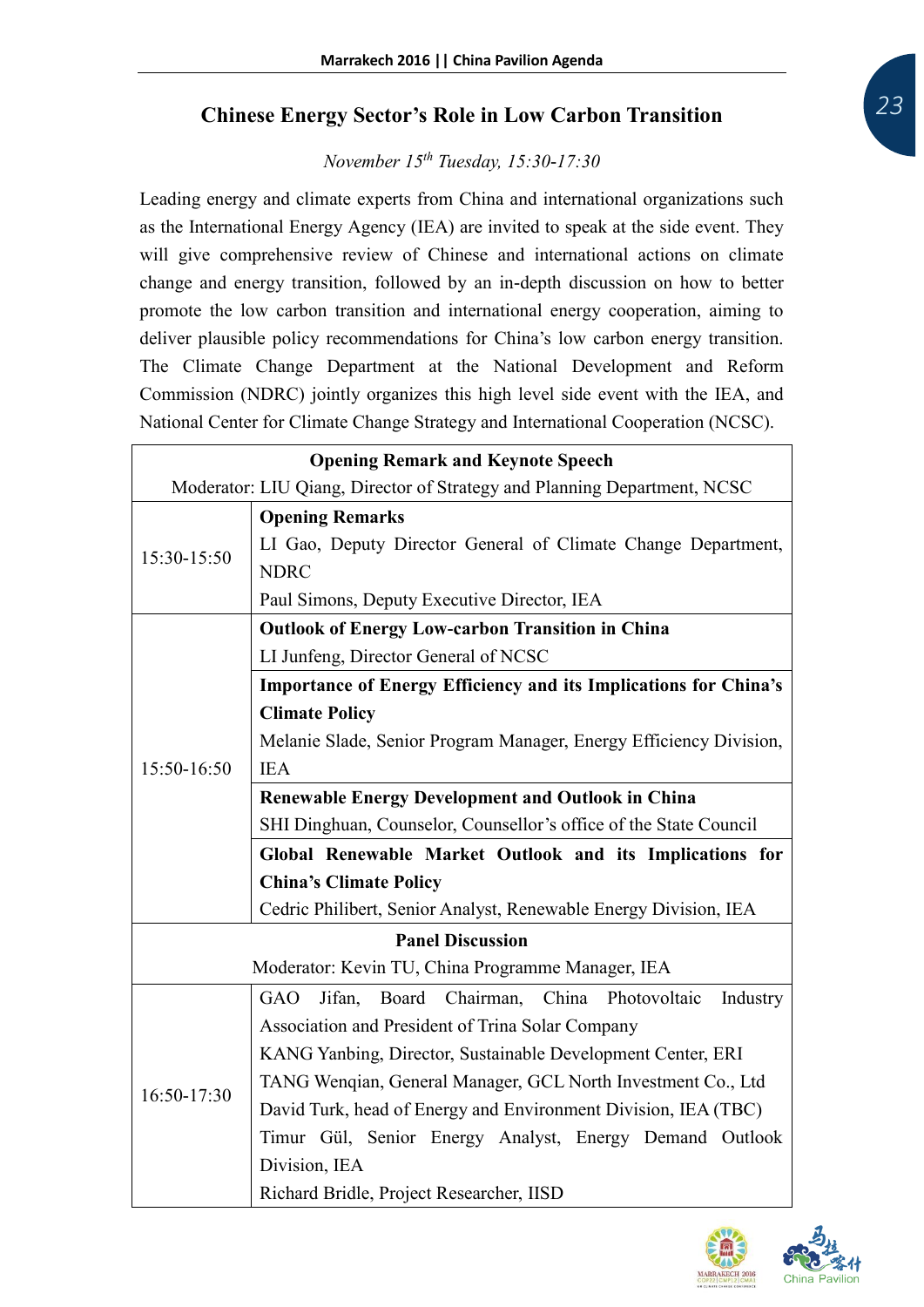# **Path to New-type Urbanization and New-type**

# **Industrialization-Progress of China's Low Carbon New District**

## **(Town) Pilot, Low Carbon Industrial Park Pilot and Low Carbon**

#### **Community Pilot**

November 16th Wednesday, 9:00-13:00

The event will introduce the background, progress and achievements of China's Low Carbon New District (Town) Pilot, Low Carbon Industrial Park Pilot, and Low Carbon Community Pilot, and carry out in-depth discussion around next-stage ambitious working plan. This event is hosted by Climate Change Department of National Development and Reform Commission (NDRC) and Energy Research Institute of NDRC, and co-organized by Energy Foundation and China Low Carbon Alliance.

|               | <b>Brief Introduction</b>                                                |
|---------------|--------------------------------------------------------------------------|
| 09:00-09:05   | TIAN Chengchuan, Division Chief, Department of Climate                   |
|               | Change, National Development and Reform Commission, PRC                  |
| 09:05-09:10   | <b>Opening Remark</b>                                                    |
|               | XIE Zhenhua, China Special Envoy on Climate Change                       |
|               | <b>Remarks by Honored Guests</b>                                         |
|               | Matt Rodriquez, Secretary, California Environmental Protection           |
| 09:10-09:20   | Agency                                                                   |
|               | Paul Simons, Deputy Executive Director, International Energy             |
|               | Agency                                                                   |
|               | Part One - Keynote Speech: China's Actions                               |
|               | Moderator: KANG Yanbing, Director of Sustainable Development Center, ERI |
|               |                                                                          |
|               | Background and progress introduction of China's three kinds              |
|               | of low carbon pilot                                                      |
|               | TIAN Chengchuan, Division Chief, Department of Climate                   |
|               | Change, National Development and Reform Commission, PRC                  |
|               | The construction progress of Qingdao Sino-German Ecopark                 |
|               | REN Zhengang, Vice Chairman, Qingdao Development and                     |
| $09:20-10:15$ | <b>Reform Commission</b>                                                 |
|               | The construction progress of Shenzhen International Low                  |
|               | <b>Carbon City</b>                                                       |
|               | WANG Dong, President, Shenzhen International Academy of Low              |
|               | Carbon Development                                                       |

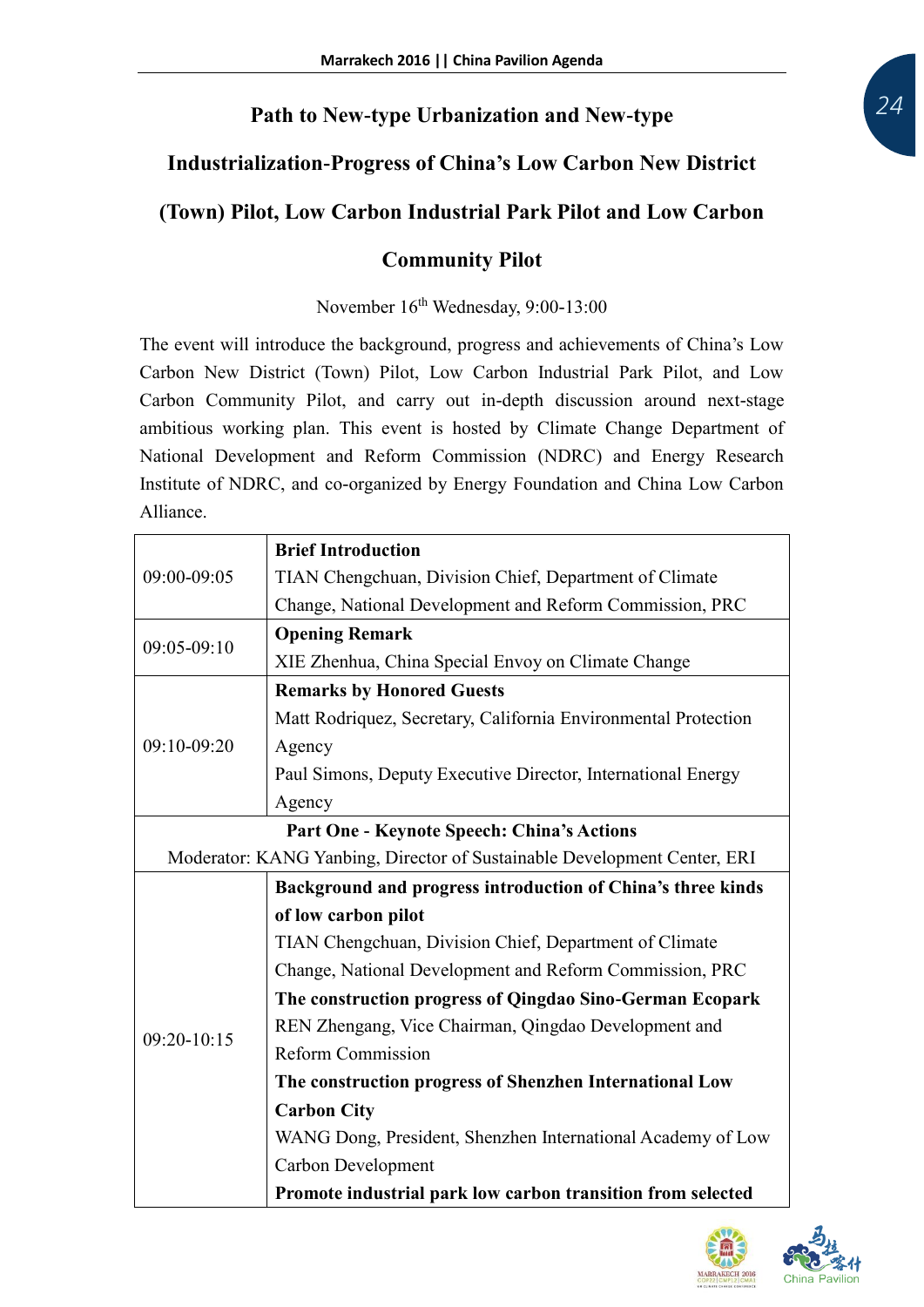|             | key points in China                                                      |
|-------------|--------------------------------------------------------------------------|
|             | HE Ping, Industry Program Director, Energy Foundation                    |
|             | Practice and exploration of low carbon community pilot in                |
|             | China                                                                    |
|             | LI Wei, General Manager, Wisdom Consult                                  |
| 10:15-10:30 | <b>Tea Break</b>                                                         |
|             | Part Two - Keynote Speech: International Experience                      |
|             | Moderator: KANG Yanbing, Director of Sustainable Development Center, ERI |
|             | People Oriented: to create low-carbon life and production                |
|             | space                                                                    |
| 10:30-11:00 | Ola Gustafsson, Associate, Gehl Architects                               |
|             | Low carbon town construction experiences: Case Study (15mins)            |
|             | Mitali Ganguly, Associate, Calthrope Associates                          |
|             | <b>Part Three - Panel Discussion</b>                                     |
|             | Moderator: DAI Yande, Director-General, Energy Research Institute, NDRC  |
|             | Topics: Meanings to explore pattern innovation of new                    |
|             | urbanization and new industrialization by carrying out low               |
|             | carbon pilots! How to build international "Benchmarks" based             |
|             | on China's low carbon pilots?                                            |
|             | DAI Fan, Climate Change Adviser, California Environmental                |
|             | Protection Agency                                                        |
| 11:00-11:50 | WEI Yiming, Dean, School of Management and Economics,                    |
|             | Beijing Institute of Technology                                          |
|             | LIU Wen, Deputy Inspector, Qingdao Sino-German Ecopark                   |
|             | <b>Administrative Committee</b>                                          |
|             | ZHU Liyang, Department Head, China International Engineering             |
|             | <b>Consulting Corporation</b>                                            |
|             | Mohamed Aadi, Development Manager Africa, JinkoSolar Co., Ltd            |
|             | ZHANG Lingge, Project Manager, Environmental Defense Fund                |
|             | <b>Concluding Remarks</b>                                                |
|             | DAI Yande, Director-General, Energy Research Institute, National         |
| 11:50-12:00 | Development and Reform Commission, China                                 |
|             | Department of Climate Change, National Development and Reform            |
|             | Commission, China                                                        |
| 12:00-13:00 | <b>Lunch Break</b>                                                       |

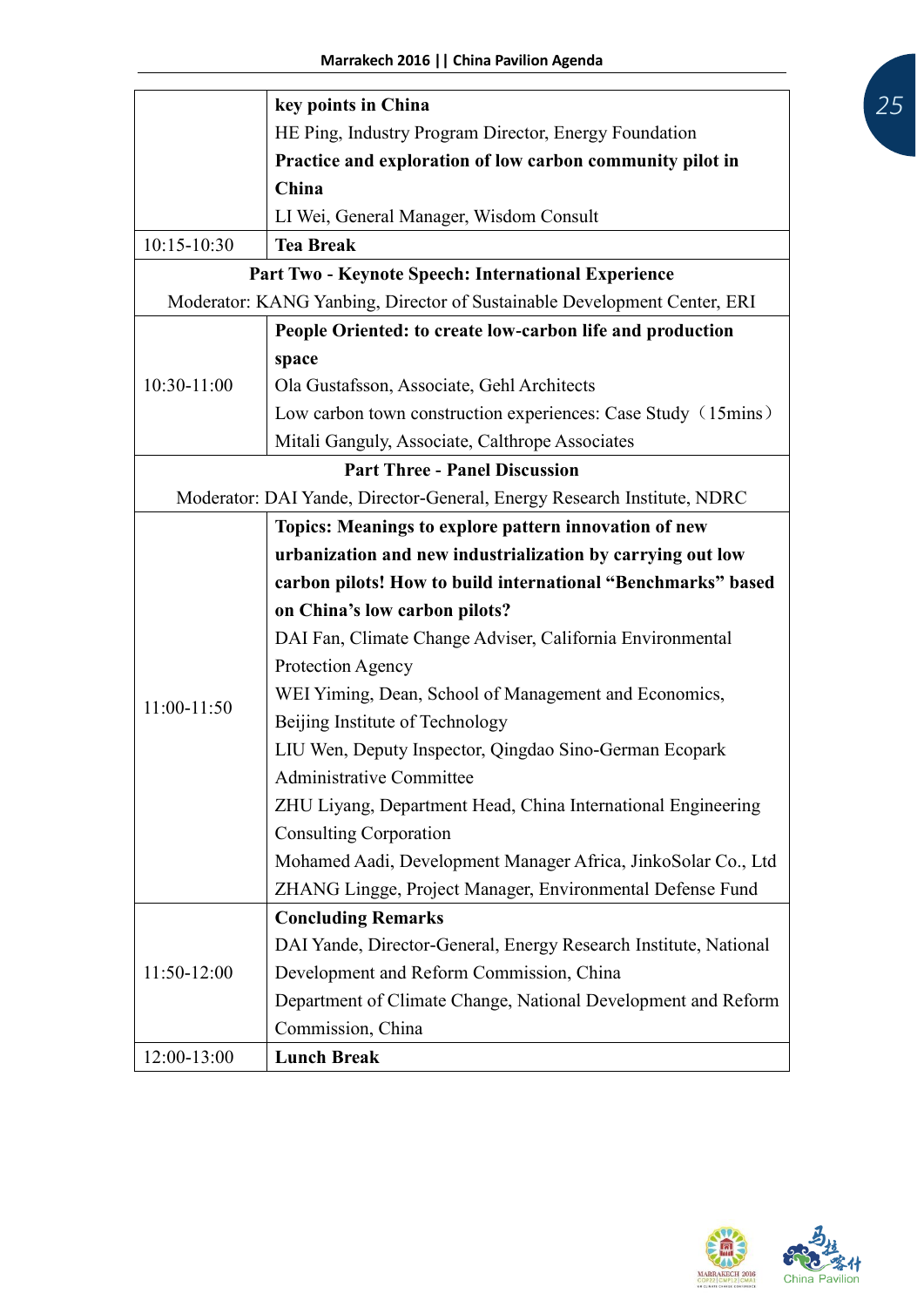#### **NCSC THINK TANK SIDE EVENT**

#### **Implementing the Paris Agreement: Challenges and Opportunities**

#### *November 16th Wednesday, 13:00-15:00*

This event will invite world leaders and leading experts on climate change to exchange views on the implementation of the Paris Agreement. Topics include but not limited to challenges and opportunities in implementing the Paris Agreement, outlook on global climate change governance, and the implication of the Paris Agreement on low carbon development in key sectors. This event is hosted by the National Center for Climate Change Strategy and International Cooperation (NCSC).

|                                                                             | Welcome                                                             |  |  |  |
|-----------------------------------------------------------------------------|---------------------------------------------------------------------|--|--|--|
| 13:00-13:05                                                                 | LI Junfeng, Director-General, National Center for Climate Change    |  |  |  |
|                                                                             | Strategy and International Cooperation (NCSC), China                |  |  |  |
| 13:05-13:15                                                                 | <b>Opening Remark</b>                                               |  |  |  |
|                                                                             | XIE Zhenhua, China Special Representative on Climate Change         |  |  |  |
| <b>Keynote Speeches</b>                                                     |                                                                     |  |  |  |
| Moderator: CHAI Qimin, Director, International Cooperation Department, NCSC |                                                                     |  |  |  |
|                                                                             | <b>Implementing the Paris Agreement: Challenges and</b>             |  |  |  |
|                                                                             | <b>Opportunities</b>                                                |  |  |  |
|                                                                             | LIU Yanhua, Director, China National Expert Committee on Climate    |  |  |  |
|                                                                             | Change                                                              |  |  |  |
|                                                                             | <b>Finance for Sustainable Infrastructure and Global Outlook</b>    |  |  |  |
|                                                                             | Nicholas Stern, Chair of the Grantham Research Institute on Climate |  |  |  |
|                                                                             | Change and the Environment, London School of Economics and          |  |  |  |
|                                                                             | <b>Political Science</b>                                            |  |  |  |
|                                                                             | <b>Implementing the NDC: Challenges and Opportunities</b>           |  |  |  |
| 13:15-14:35                                                                 | LI Junfeng, Director-General, National Center for Climate Change    |  |  |  |
|                                                                             | Strategy and International Cooperation (NCSC), China                |  |  |  |
|                                                                             | The Paris Agreement and Beyond: International Climate               |  |  |  |
|                                                                             | <b>Change Policy post-2020</b>                                      |  |  |  |
|                                                                             | Robert N. Stavins, Professor, Director of the Harvard Project on    |  |  |  |
|                                                                             | Climate Agreements, Harvard University                              |  |  |  |
|                                                                             | <b>Implementing Paris Agreement: Low Carbon Energy Transition</b>   |  |  |  |
|                                                                             | ZHOU Dadi, Vice President, China Energy Research Society            |  |  |  |
|                                                                             | <b>Implementing the Paris Agreement: Sustainable Low-Carbon</b>     |  |  |  |
|                                                                             | <b>Cities</b>                                                       |  |  |  |
|                                                                             | Manish Bapna, Executive Vice President and Managing Director,       |  |  |  |

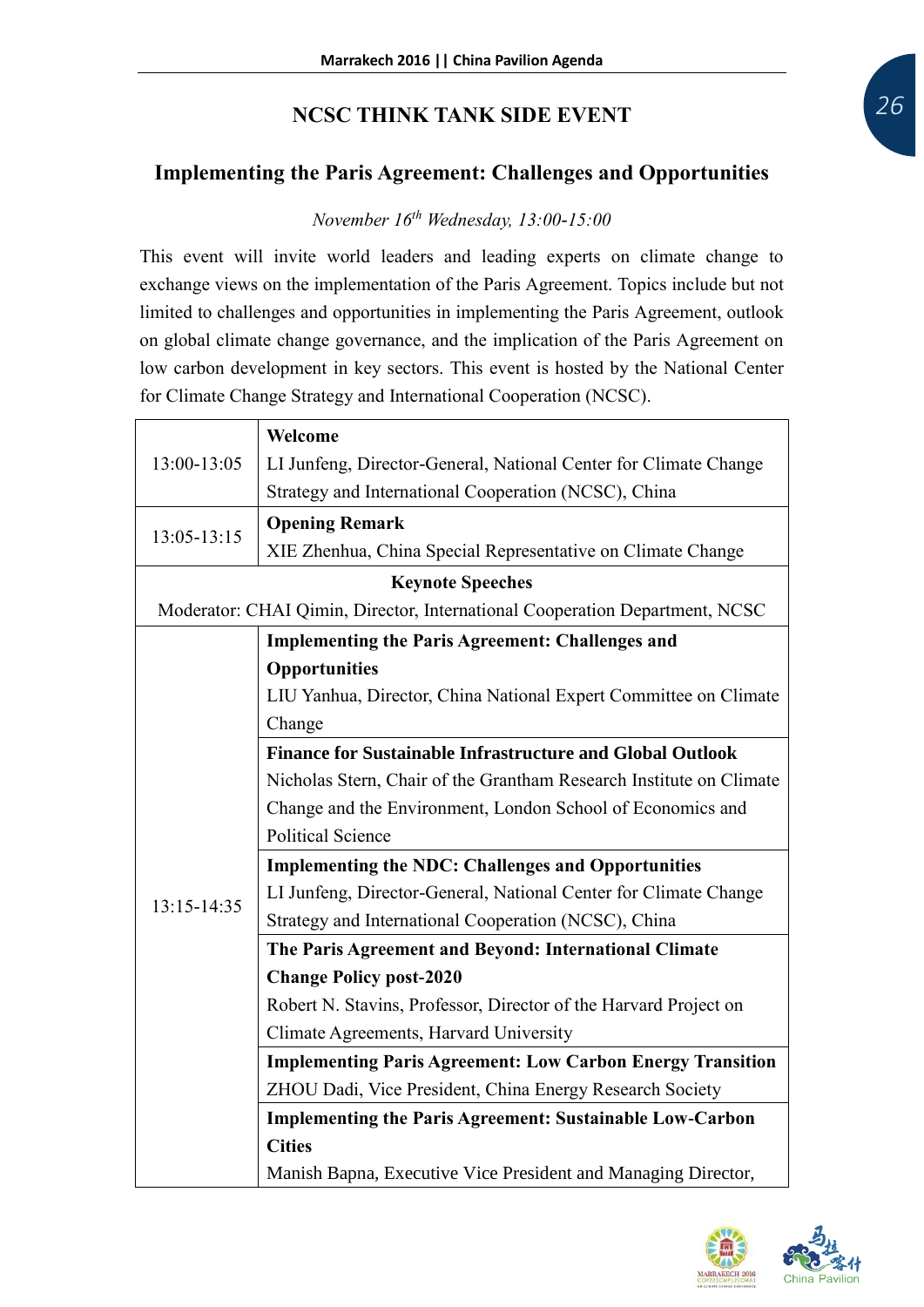|                                                                    | World Resources Institute (WRI)                                  |  |
|--------------------------------------------------------------------|------------------------------------------------------------------|--|
|                                                                    | <b>Implementing the Paris Agreement: Green Finance and Legal</b> |  |
| <b>Frameworks</b>                                                  |                                                                  |  |
|                                                                    | Kenneth Berlin, President and CEO, The Climate Reality Project   |  |
| <b>Implementing the Paris Agreement: Pathways to Deep</b>          |                                                                  |  |
| <b>Decarbonization</b>                                             |                                                                  |  |
| Teresa Ribera, Director, the Institute for Sustainable Development |                                                                  |  |
|                                                                    | and International Relations (IDDRI)                              |  |
| 14:35-14:55                                                        | O&A                                                              |  |
| $14:55 - 15:00$                                                    | <b>Wrap-up and Closing</b>                                       |  |
|                                                                    | LI Junfeng, Director-General, NCSC                               |  |



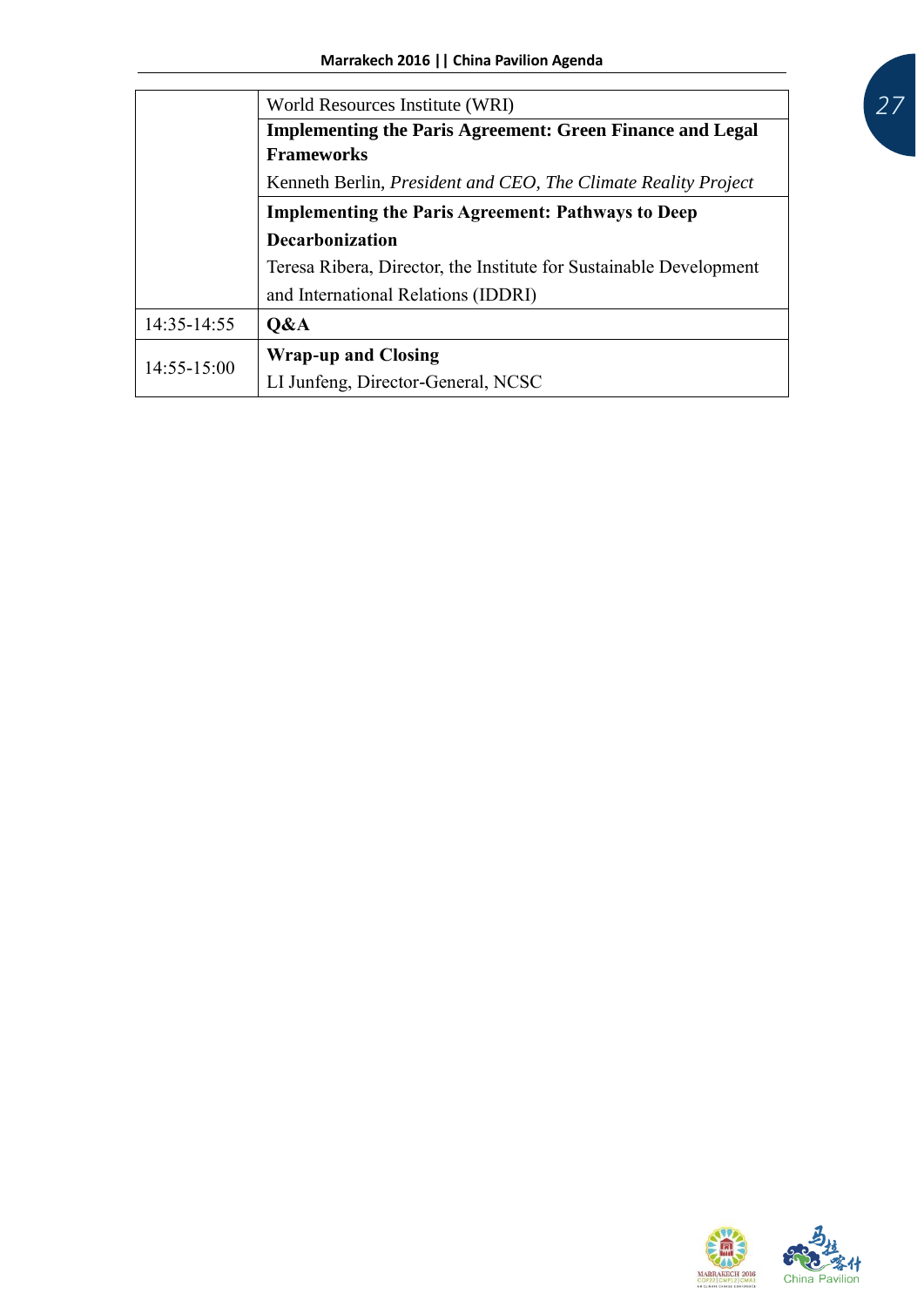#### **Bamboo for Climate Change Action**

#### *November 16th Wednesday, 16:00-18:30*

The event will invite several ministers of INBAR Member States and senior representatives form international organizations to share and discuss the mechanism and role of bamboo in helping developing countries achieve National Determined Contributions (NDCs) and realize sustainable green development goals, to promote the mechanism of South-South and Trilateral Collaboration on bamboo development for climate change action, and to launch the ministerial statement of Bamboo as a Unique Vehicle for South-South and Trilateral Collaboration. This event is co-organized and hosted by the National Development and Research Commission (NDRC), State Forestry Administration (SFA) and International Network for Bamboo and Rattan (INBAR)

|                                                                | <b>Introduction to VIP Participants</b>                              |
|----------------------------------------------------------------|----------------------------------------------------------------------|
| 16:00-16:05                                                    | Moderator: LI Zhiyong, Deputy Director General, International        |
|                                                                | Network for Bamboo and Rattan (INBAR)                                |
|                                                                | <b>Key Reports</b>                                                   |
|                                                                | <b>China's Forestry Strategies and Actions to Address Climate</b>    |
|                                                                | Change                                                               |
| 16:05-16:35                                                    | Representative of State Forestry Administration of China (SFA)       |
|                                                                | (TBC)                                                                |
|                                                                | Bamboo and Rattan's Contribution to the Paris Agreement on           |
|                                                                | <b>Climate Change</b>                                                |
|                                                                | Dr. Hans Friederich, Director General, INBAR                         |
|                                                                | <b>Launching Ministerial Statement of Bamboo as a Unique Vehicle</b> |
| 16:35-16:40                                                    | for South-South and Trilateral Collaboration                         |
|                                                                | By Amina Mohammed, Minister of Environment, Nigeria;                 |
| <b>INBAR Member State Minister Remarks on Bamboos' Role in</b> |                                                                      |
|                                                                | <b>NDCs</b>                                                          |
|                                                                | Shiferaw Teklemariam, Minister of Environment, Forest, and           |
|                                                                | Climate Change, Ethiopia                                             |
|                                                                | Johanita Ndahimananjara, Minister of Environment, Ecology, Sea,      |
| 16:40-17:05                                                    | and Forests, Madagascar                                              |
| $(5 \text{ min each})$                                         | Anil Madhav Dave, Minister of Environment, Forest, and Climate       |
|                                                                | Change, India (TBC)                                                  |
|                                                                | Siti Nurbaya Bakar, Minister of Environment and Forestry, Indonesia  |
|                                                                | (TBC)                                                                |
|                                                                | U Ohn Winn, Union Minister of Natural Resources and                  |
|                                                                | Environmental Conservation, Myanmar (TBC)                            |

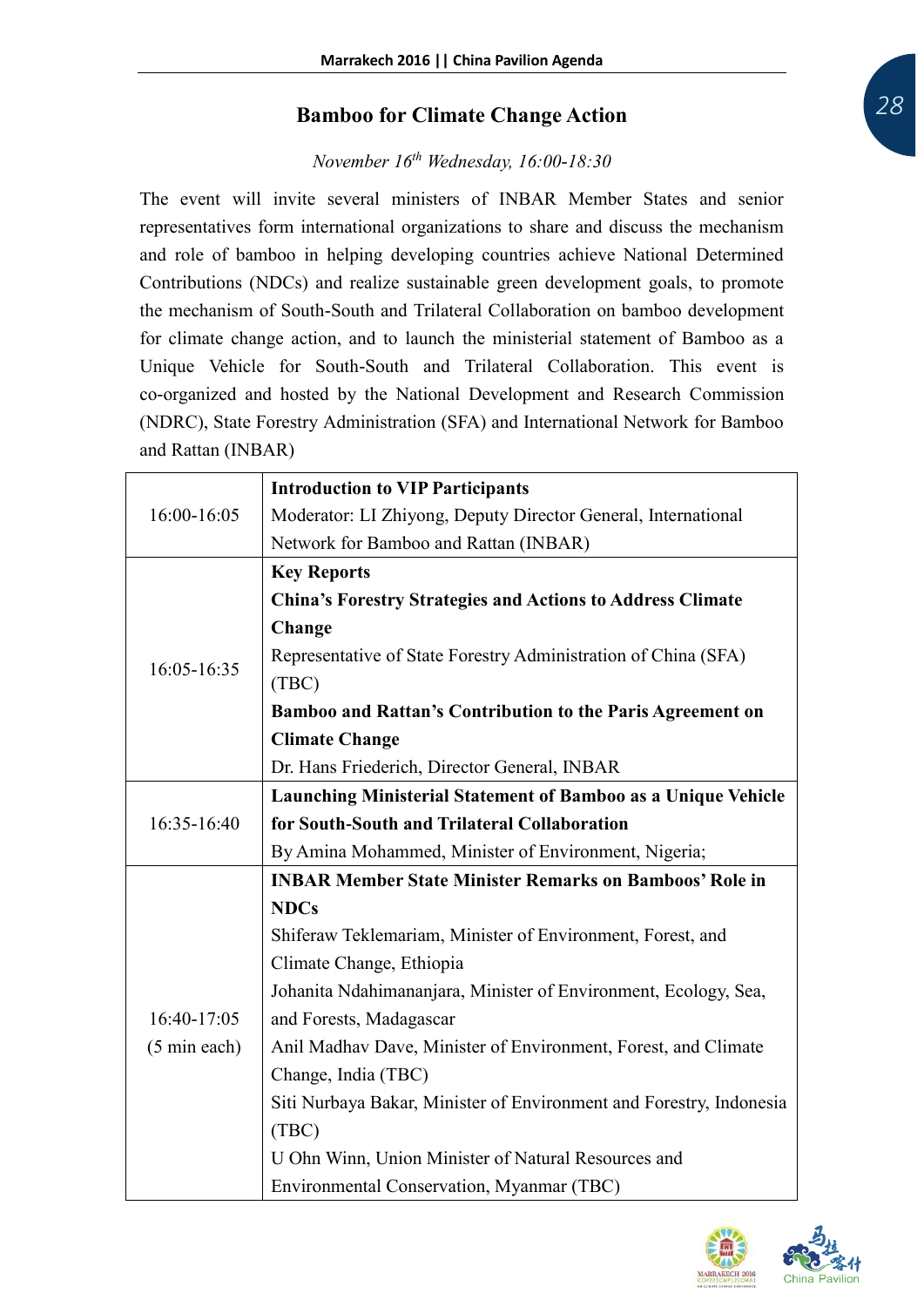|                 | Walter Garcia Cedeno, Minister of Environment, Ecuador (TBC)      |  |
|-----------------|-------------------------------------------------------------------|--|
|                 | Elsa Galarza, Minister of Environment, Peru; (TBC)                |  |
|                 | Catherine McKenna, Minister of Environment and Climate Change,    |  |
| Canada (TBC)    |                                                                   |  |
|                 | Sharon Dijksma, Minister for Environment, Netherlands (TBC)       |  |
|                 | (we are aiming for 4-5 ministers)                                 |  |
| $17:05 - 17:10$ | <b>IFAD Remarks on South-South Cooperation</b>                    |  |
|                 | Kanayo F. Nwanze, President, IFAD                                 |  |
| $17:10-17:15$   | <b>UNDP Remarks on South-South Cooperation and Partnership</b>    |  |
|                 | with <b>INBAR</b>                                                 |  |
|                 | Jorge Chediek, Director, UN Office for South-South Cooperation    |  |
| $17:15 - 17:20$ | <b>Introduction to 2017 Global Bamboo and Rattan Congress and</b> |  |
|                 | <b>South-South / Trilateral Strategy</b>                          |  |
|                 | Dr. Hans Friederich, Director-General, INBAR                      |  |
| 17:20-17:30     | <b>Question and Answer Session and Closing</b>                    |  |
| $17:30-18:30$   | <b>Cocktails</b>                                                  |  |

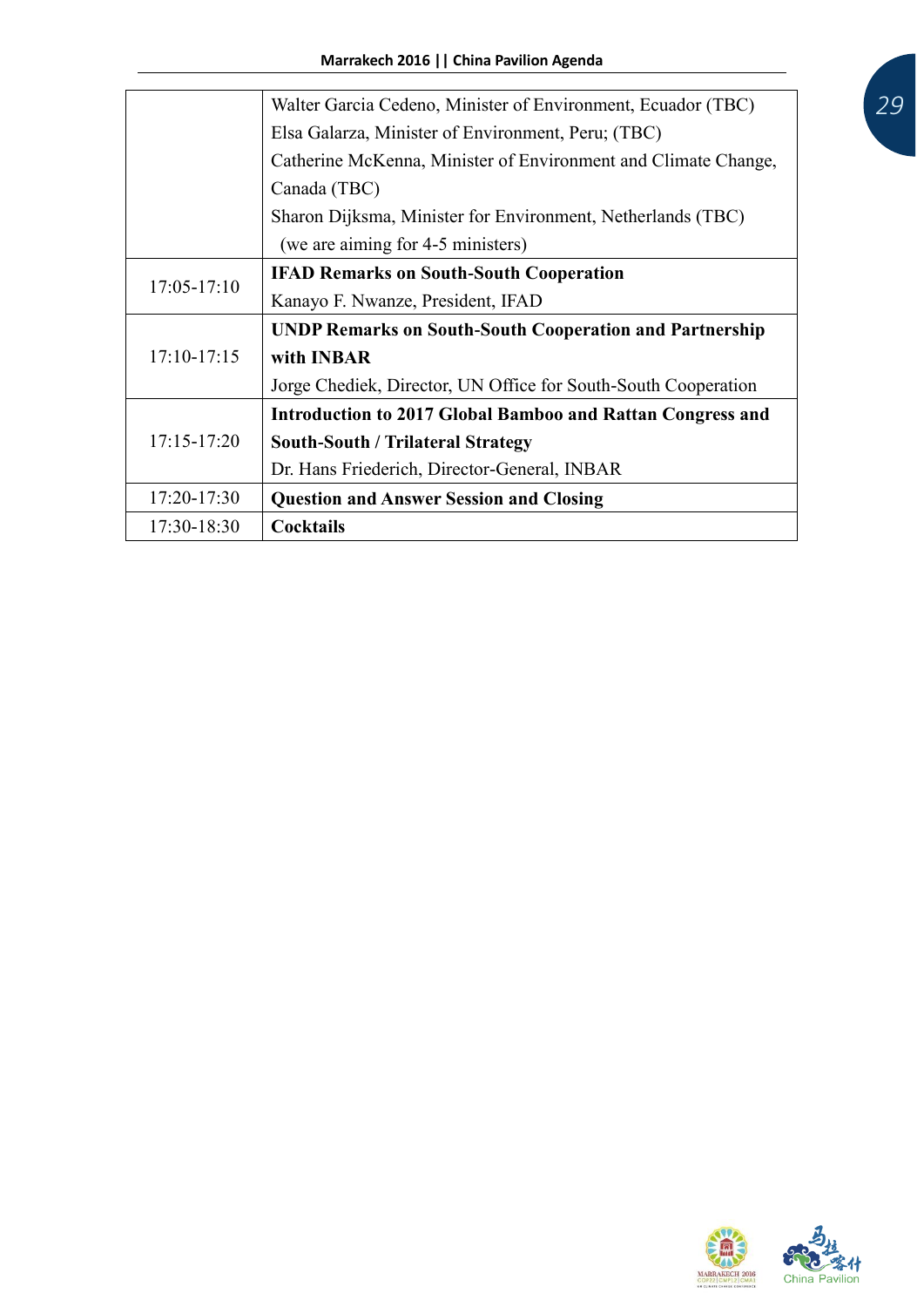# **Enterprise Day**

# **Top-down Approaches to Sustainable Urbanization**

*November 17th Thursday, 9:00-16:00*

| 09:00-09:10     | <b>Brief introduction</b>                                                   |
|-----------------|-----------------------------------------------------------------------------|
|                 | Moderator: FENG Nan, Director, Office of General Affairs, China Wanke       |
|                 | <b>Opening Speech</b>                                                       |
|                 | XIE Zhenhua, Special Envoy of MOF                                           |
|                 | Albert Arnold Gore, Originator of The climate reality project & Nobel       |
| 09:10-10:00     | Peace Prize winner                                                          |
|                 | Manuel Pulgar Vida, the former Minister of Environment for Peru and the     |
|                 | President of UN Climate COP 20                                              |
|                 | Andrew Steer, President and CEO, World Resources Institute                  |
|                 | WANG Shi, Founder and Chairman, China Wanke                                 |
|                 | Launching the Publication of the Project: Green Development of              |
|                 | <b>Enterprises and Green Supply Chain of Real Estate Industry</b>           |
|                 | TONG Shumeng, Vice-chairman, SEE Conservation                               |
|                 | Keynote Speech                                                              |
| $10:00 - 12:00$ | Launching the report of the project on Green supply chain:                  |
|                 | The origin and action mechanism of green supply chain                       |
|                 | Emission reduction potential of green supply chain                          |
|                 | Case Sharing                                                                |
|                 | Appeal on Supply chain reduction action                                     |
|                 | Enterprise representatives participate in the green supply chain action     |
|                 | Panel discussion                                                            |
|                 | <b>Break &amp; Video Show</b>                                               |
| 12:00-14:00     | Climate Solver, Enterprise Innovative Climate Solutions                     |
|                 | Publicity film: Climate change and low-carbon lifestyle                     |
|                 | Bottom-up "2 degrees" Goal and Actions: Enterprises and cities              |
|                 | LU Lunyan, WWF China                                                        |
|                 | Opening                                                                     |
|                 | Keynote Speech:                                                             |
|                 | Panel Discussion: Enterprises and cities promote the Emission reduction     |
| 14:00-16:00     | actions from bottom to up                                                   |
|                 | Publicity film: Climate Change                                              |
|                 | Conversation: Africa-China actions and practices on Climate Change          |
|                 | Practice sharing: Enterprise promote responsible purchasing and sustainable |
|                 | supply chain Appeal on SEE enterprises join the Global Science-Based Target |
|                 | <b>Concluding remarks</b>                                                   |

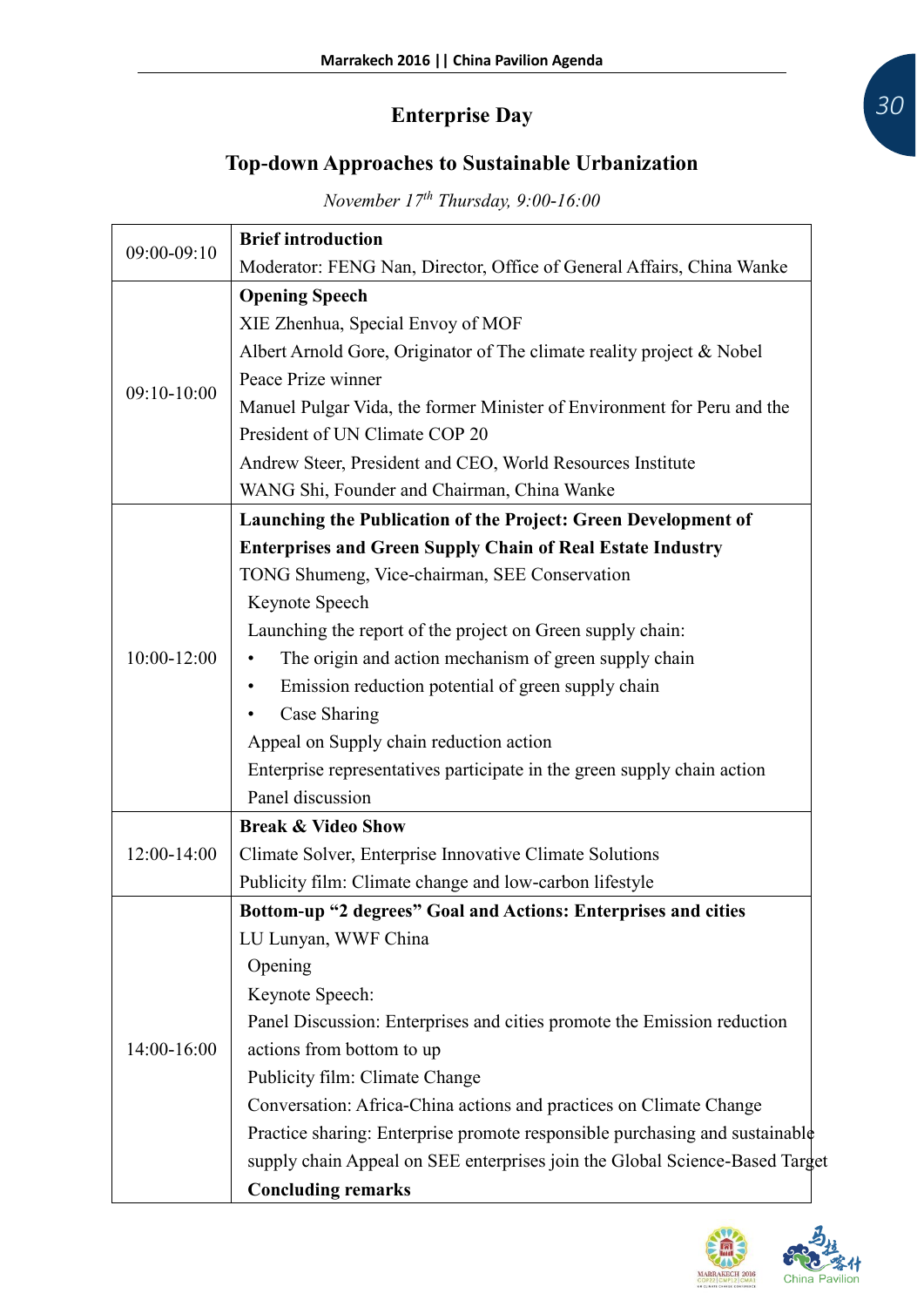#### **China's Youth Side Event:**

#### **Gather Youth Strengths and Tell Chinese Youth Stories**

# *November 17th Thursday, 16:30-19:15*

The event will discuss about the role of youth have been playing in the process of addressing climate change and implementing the Paris Agreement. Youth representatives of international organizations from the continents and regions of Europe, America and Africa will be invited to share their experiences in mobilizing young people to participate in the action against climate change, while exploring potential cooperation opportunity in the future. Meanwhile, Chinese youth delegates will present the climate actions Chinese youths have taken and the results achieved accordingly. This event is jointly organized by Center for Environmental Education and Communications of Ministry of Environmental Protection (CEEC of MEP) and China Youth Climate Action Network (CYCAN)

| 16:30-16:35 | <b>Brief Introduction</b>                                         |
|-------------|-------------------------------------------------------------------|
|             | Moderator: LIU Jingyi, CYCAN-COP22 Chinese Youth Delegate         |
|             | <b>Opening Remarks</b>                                            |
|             | <b>UNFCCC Secretariat (TBC)</b>                                   |
|             | National Center for Climate Change Strategy and International     |
| 16:35-17:25 | Cooperation (NCSC) (TBC)                                          |
|             | JIA Feng, Director, CEEC                                          |
|             | Tim Damon, YOUNGO Global Focal Point                              |
|             | WANG Xiangyi, China Civil Climate Action Network                  |
|             | <b>Climate Action of Chinese Environmental Youth Ambassador</b>   |
|             | JIA Feng, Director, CEEC                                          |
|             | <b>Youth Power in Building Green Campus</b>                       |
|             | LI Kongrui, CYCAN Project Officer                                 |
|             | <b>Chinese Youth Dealing with Climate Change via Green Films</b>  |
|             | LIU Xiaoting, Innovative Research Institute of Science            |
| 17:25-19:10 | Popularization, Shenzhen                                          |
|             | <b>European Youth Dealing with Climate Change</b>                 |
|             | Yann, Secretary General, CliMates                                 |
|             | <b>African Youth's Action in Climate Change</b>                   |
|             | Jean Paul Brice Affana, Founder, AVD                              |
|             | <b>Australian Youth Action in Fighting against Climate Change</b> |
|             | <b>AYCC</b>                                                       |
|             | <b>American Youth Climate Action</b>                              |
|             | Natalie Lucas, President, CAC                                     |